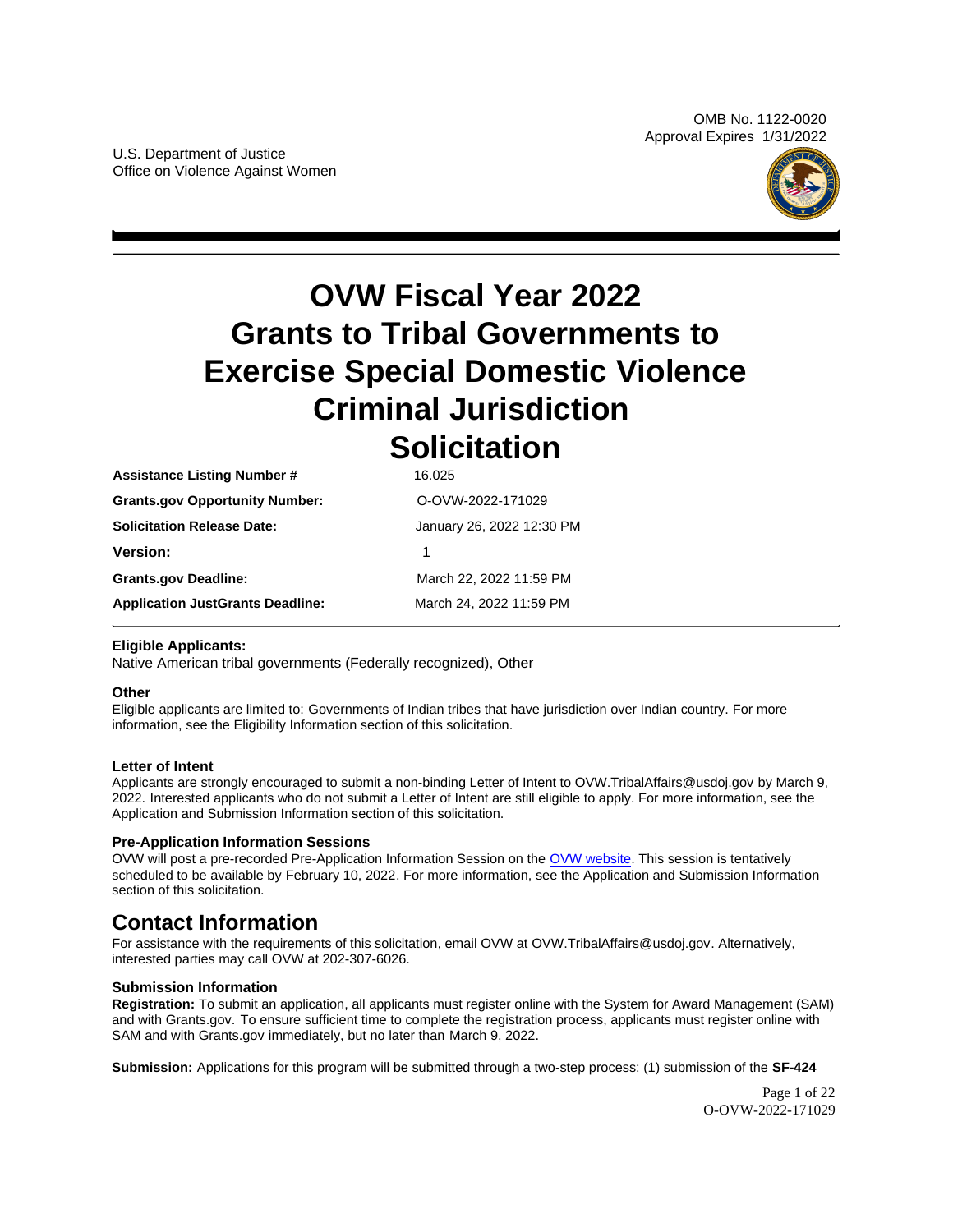**and SF-LLL** in [Grants.gov](https://Grants.gov) and (2) submission of the **full application** including attachments in the Justice Grants System (JustGrants). Submit the SF-424 and SF-LLL as early as possible, but not later than 24-48 hours before the Grants.gov deadline. For technical assistance with [Grants.gov,](https://Grants.gov) contact [Grants.gov](https://Grants.gov) Applicant Support at 1-800-518-4726 or [support@grants.gov.](mailto:support@grants.gov) For technical assistance with JustGrants, contact OVW JustGrants Support at 1-866-655-4482 or [OVW.JustGrantsSupport@usdoj.gov.](mailto:OVW.JustGrantsSupport@usdoj.gov)

For more information about registration and submission, see the Application and Submission Information section of this solicitation.

#### **Notification**

OVW anticipates notifying applicants of funding decisions by October 1, 2022.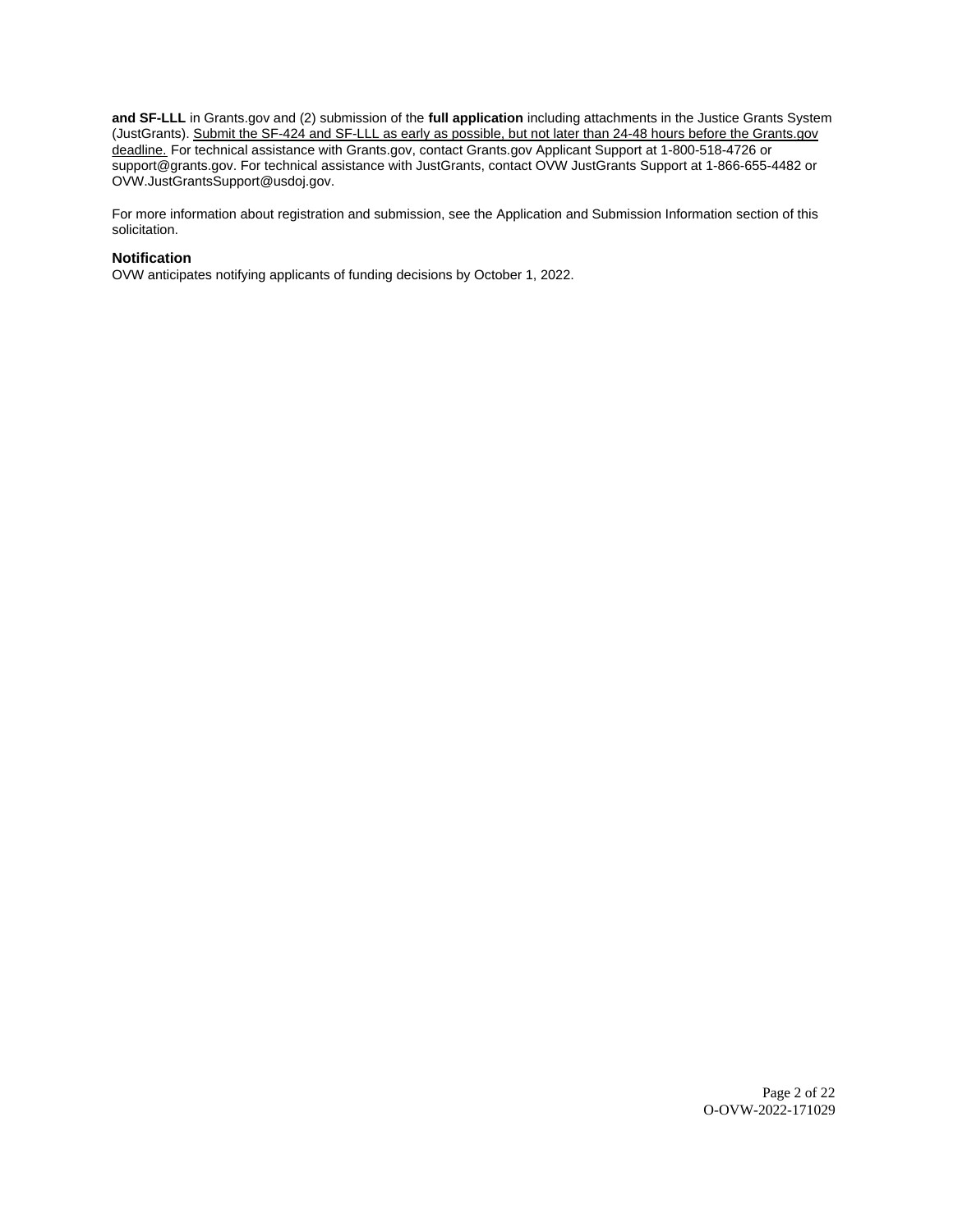## **Contents**

| Contact Information                                                                                 | 1                |
|-----------------------------------------------------------------------------------------------------|------------------|
| <b>Program Description</b>                                                                          | $\mathbf 5$      |
| Overview of OVW                                                                                     | 5                |
| <b>Statutory Authority</b>                                                                          | 5                |
| About this OVW Program                                                                              | 5                |
| Program Scope                                                                                       | 5                |
| Purpose Areas                                                                                       | 5                |
| Activities that Compromise Victim Safety and Recovery or Undermine Offender Accountability          | 5                |
| Out-of-Scope Activities                                                                             | 6                |
| <b>Limited Use of Funds</b>                                                                         | 6                |
| <b>Activities Requiring Prior Approval</b>                                                          | 6                |
| <b>Federal Award Information</b>                                                                    | 6                |
| Awards, Amounts and Durations                                                                       | 6                |
| Availability of Funds                                                                               | 6                |
| <b>Types of Awards</b>                                                                              | $\overline{7}$   |
| <b>Award Period and Amounts</b>                                                                     | $\overline{7}$   |
| <b>Types of Applications</b>                                                                        | $\overline{7}$   |
| <b>Mandatory Program Requirements</b>                                                               | $\overline{7}$   |
| <b>Eligibility Information</b>                                                                      | 8                |
| Eligible Applicants                                                                                 | 8                |
| Ineligible Entities and Disqualifying Factors                                                       | 8                |
| Cost Sharing or Matching                                                                            | 8                |
| Application and Submission Information                                                              | 8                |
| Address to Request Application Package                                                              | 8                |
| Pre-Application Information Session                                                                 | 8                |
| Content and Form of Application Submission                                                          | 8                |
| Letter of Intent                                                                                    | 8                |
| Formatting and Technical Requirements                                                               | 8                |
| <b>Application Contents</b>                                                                         | 9                |
| Information to Complete the Application for Federal Assistance (SF-424)                             | $\boldsymbol{9}$ |
| Standard Applicant Information (JustGrants 424 and General Agency Information)<br>Proposal Abstract | 9<br>9           |
| Data Requested with Application                                                                     | 10               |
| <b>Proposal Narrative</b>                                                                           | 10               |
| <b>Budget and Associated Documentation</b>                                                          | 11               |
| Budget Worksheet and Budget Narrative (Web-based Form)                                              | 11               |
| <b>Funding Restrictions</b>                                                                         | 12               |
| Pre-Agreement Cost                                                                                  | 13               |
| Indirect Cost Rate Agreement (if applicable)                                                        | 13               |
| Document Demonstrating Authority to Apply                                                           | 13               |
| <b>Additional Application Components</b>                                                            | 13               |
| Letters of Nonsupplanting                                                                           | 14               |
| <b>Confidentiality Notice Form</b>                                                                  | 14               |
| <b>Disclosures and Assurances</b>                                                                   | 14               |
| Disclosure of Lobbying Activities                                                                   | 14               |
| <b>DOJ Certified Standard Assurances</b>                                                            | 14               |
| Applicant Disclosure of Duplication in Cost Items                                                   | 14               |

Page 3 of 22 O-OVW-2022-171029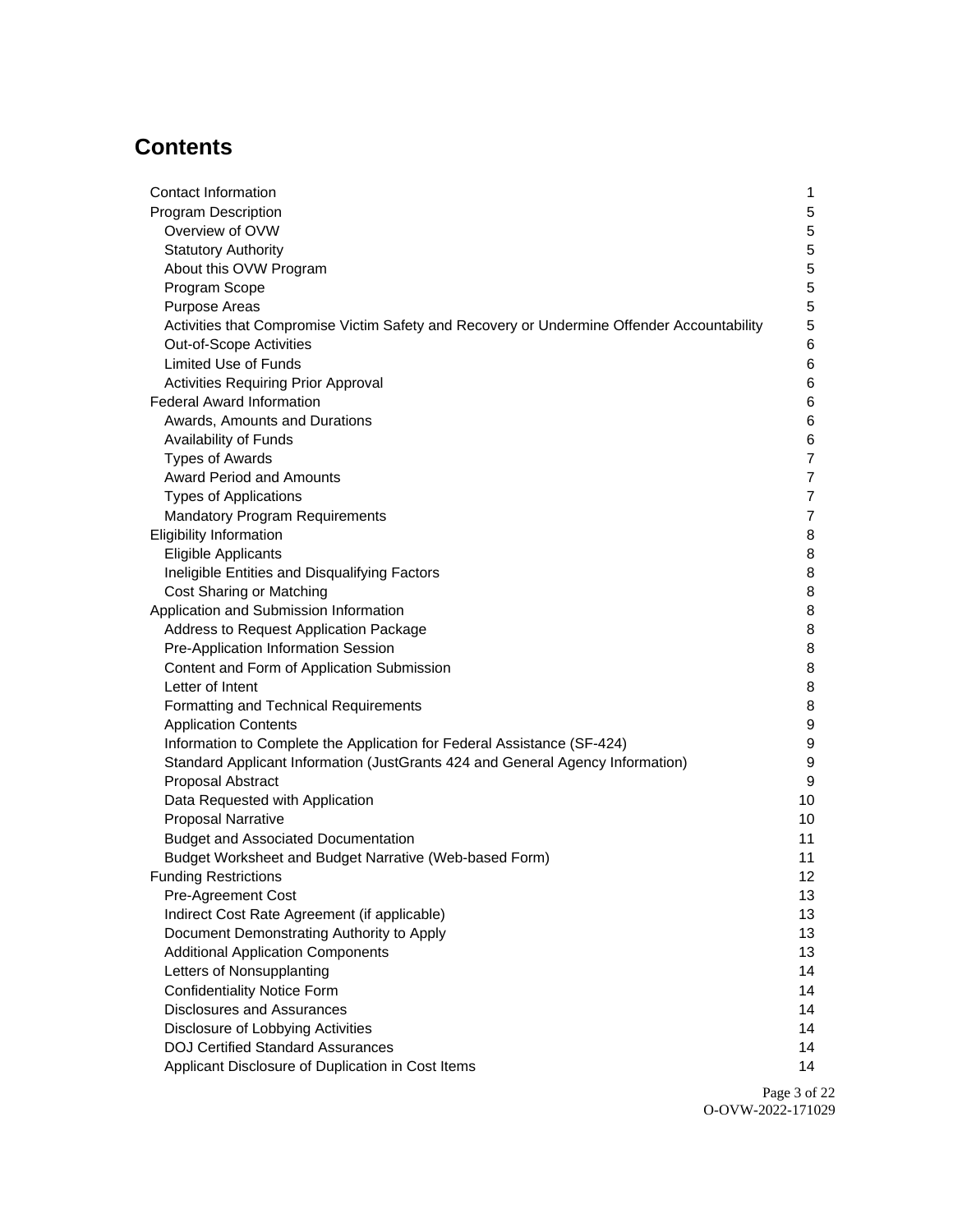| DOJ Certifications Regarding Lobbying; Debarment, Suspension and Other Responsibility Matters; |    |
|------------------------------------------------------------------------------------------------|----|
| and Drug-Free Workplace Requirements                                                           | 14 |
| How to Apply                                                                                   | 14 |
| Submission Dates and Time                                                                      | 15 |
| Limit on Number of Applications                                                                | 17 |
| Application Review Information                                                                 | 17 |
| <b>Review Criteria</b>                                                                         | 17 |
| <b>Review and Selection Process</b>                                                            | 17 |
| Anticipated Announcement and Federal Award Dates                                               | 18 |
| <b>Federal Award Administration Information</b>                                                | 18 |
| <b>Federal Award Notices</b>                                                                   | 18 |
| Administrative, National Policy, and Other Legal Requirements                                  | 19 |
| General Information about Post-Federal Award Reporting Requirements                            | 19 |
| Federal Awarding Agency Contact(s)                                                             | 19 |
| Other Information                                                                              | 19 |
| Public Reporting Burden- Paper Work Reduction Act Notice                                       | 19 |
| <b>Application Checklist</b>                                                                   | 20 |
| <b>Survey Questions</b>                                                                        | 20 |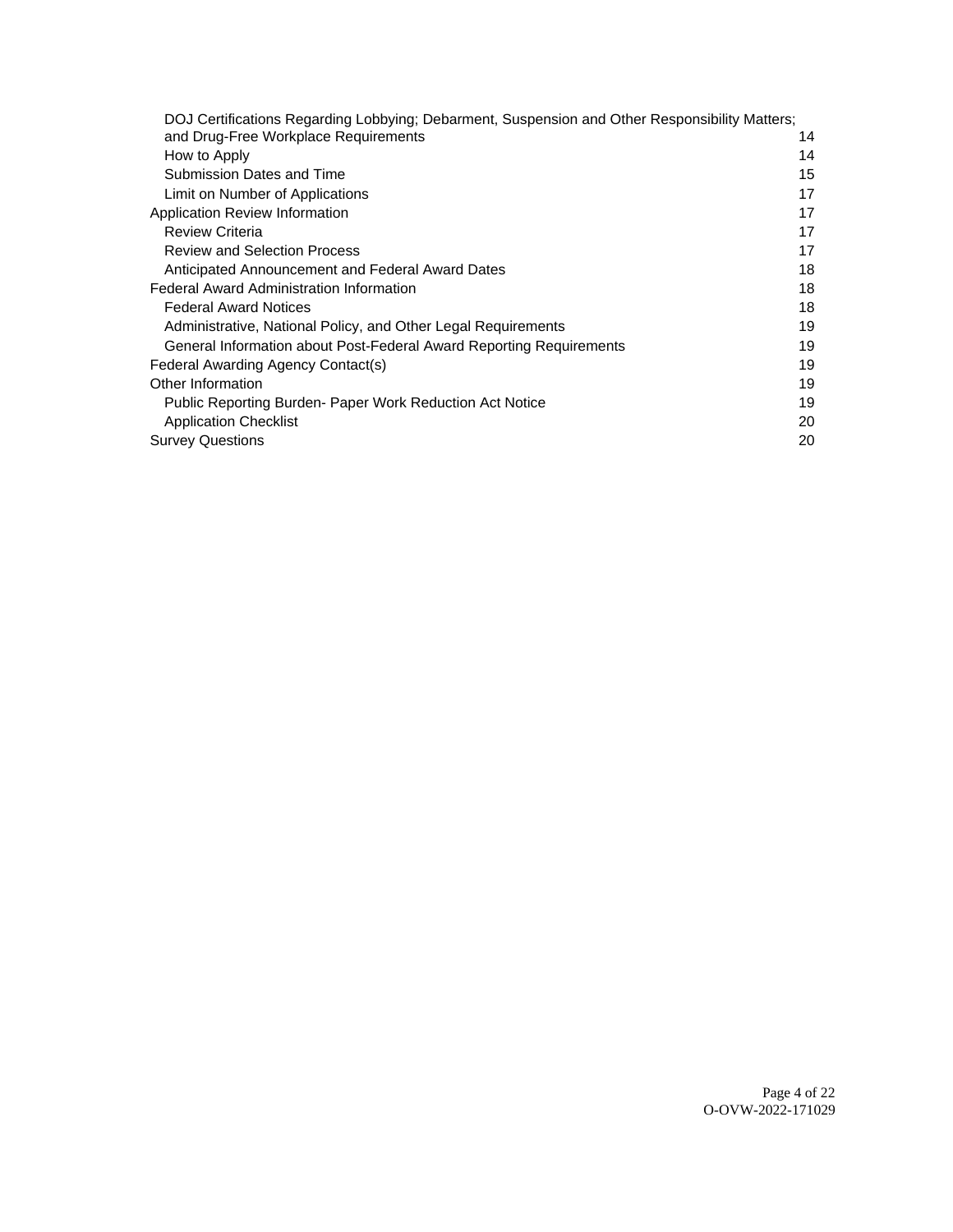## <span id="page-4-0"></span>**Program Description**

## **Overview of OVW**

OVW is a component of the United States Department of Justice (DOJ). Created in 1995, OVW administers grant programs authorized by the Violence Against Women Act (VAWA) and subsequent legislation and provides national leadership on issues of domestic violence, dating violence, sexual assault, and stalking. OVW grants support coordinated community responses to hold offenders accountable and serve victims.

## **Statutory Authority**

Indian Civil Rights Act of 1968, as amended, 25 U.S.C. § 1304(f)

### **About this OVW Program**

This program is authorized by the Indian Civil Rights Act of 1968, as amended, 25 U.S.C. § 1304(f). Through the OVW Grants to Tribal Governments to Exercise Special Domestic Violence Criminal Jurisdiction Program (Tribal Jurisdiction Program) (CFDA# 16.025), Indian tribes receive support to exercise special domestic violence criminal jurisdiction (SDVCJ) and technical assistance (TA) for planning and implementing changes in their criminal justice systems necessary to exercise the jurisdiction. The program encourages collaborations among tribal leadership, courts, prosecutors, attorneys, defense counsel, law enforcement, probation, victim service providers, and other partners to ensure that victims find safety and justice and that non-Indians who commit crimes of domestic violence, dating violence, and violations of protection orders in the Indian country of the participating tribe are held accountable. For additional information about this program and related performance measures, including how awards contribute to the achievement of program goals and objectives, see:

- OVW grant program information: [OVW Grants and Programs Webpage.](https://www.justice.gov/ovw/grant-programs)
- Program performance measures under the Measuring Effectiveness Initiative: [VAWA Measuring](https://www.vawamei.org/grant-programs/)  [Effectiveness Initiative webpage.](https://www.vawamei.org/grant-programs/)
- Examples of successful projects in OVW's [most recent report to Congress](https://www.justice.gov/ovw/reports-congress#s1) on the effectiveness of VAWA grant programs.

### **Program Scope**

Activities supported by this program are determined by statute, federal regulations, and OVW policies. If an applicant receives an award, the funded project is bound by this solicitation, the [DOJ Financial Guide,](https://www.justice.gov/ovw/page/file/1298396/download) including updates to the financial guide after an award is made, the [Solicitation Companion Guide,](https://www.justice.gov/ovw/resources-applicants) and the conditions of the award.

#### **Purpose Areas**

Pursuant to 25 U.S.C. § 1304(f), funds under this program must be used for one or more of the following purposes:

- 1. To strengthen tribal criminal justice systems to assist Indian tribes in exercising SDVCJ, including: (A) Law enforcement (including the capacity of law enforcement or court personnel to enter information into and obtain information from national crime information databases); (B) Prosecution; (C) Trial and appellate courts; (D) Probation systems; (E) Detention and correctional facilities; (F) Alternative rehabilitation centers; (G) Culturally appropriate services and assistance for victims and their families; (H) Criminal codes and rules of criminal procedure, appellate procedure, and evidence.
- 2. To provide indigent criminal defendants with the effective assistance of licensed defense counsel, at no cost to the defendant, in criminal proceedings in which a participating tribe prosecutes a crime of domestic violence or dating violence or a criminal violation of a protection order.
- 3. To ensure that, in criminal proceedings in which a participating tribe exercises SDVCJ, jurors are summoned, selected, and instructed in a manner consistent with all applicable requirements.
- 4. To accord victims of domestic violence, dating violence, and violations of protection orders rights that are similar to the rights of a crime victim described in section 3771(a) of Title 18, consistent with tribal law and custom.

## **Activities that Compromise Victim Safety and Recovery or Undermine Offender Accountability**

OVW does not fund activities that jeopardize victim safety, deter or prevent physical or emotional healing for victims, or allow offenders to escape responsibility for their actions. Applications that propose any such activities may receive a deduction in points during the review process or may be eliminated from consideration. Information on activities that compromise victim safety and recovery or undermine offender accountability may be found in the Solicitation Companion [Guide.](https://www.justice.gov/ovw/resources-applicants)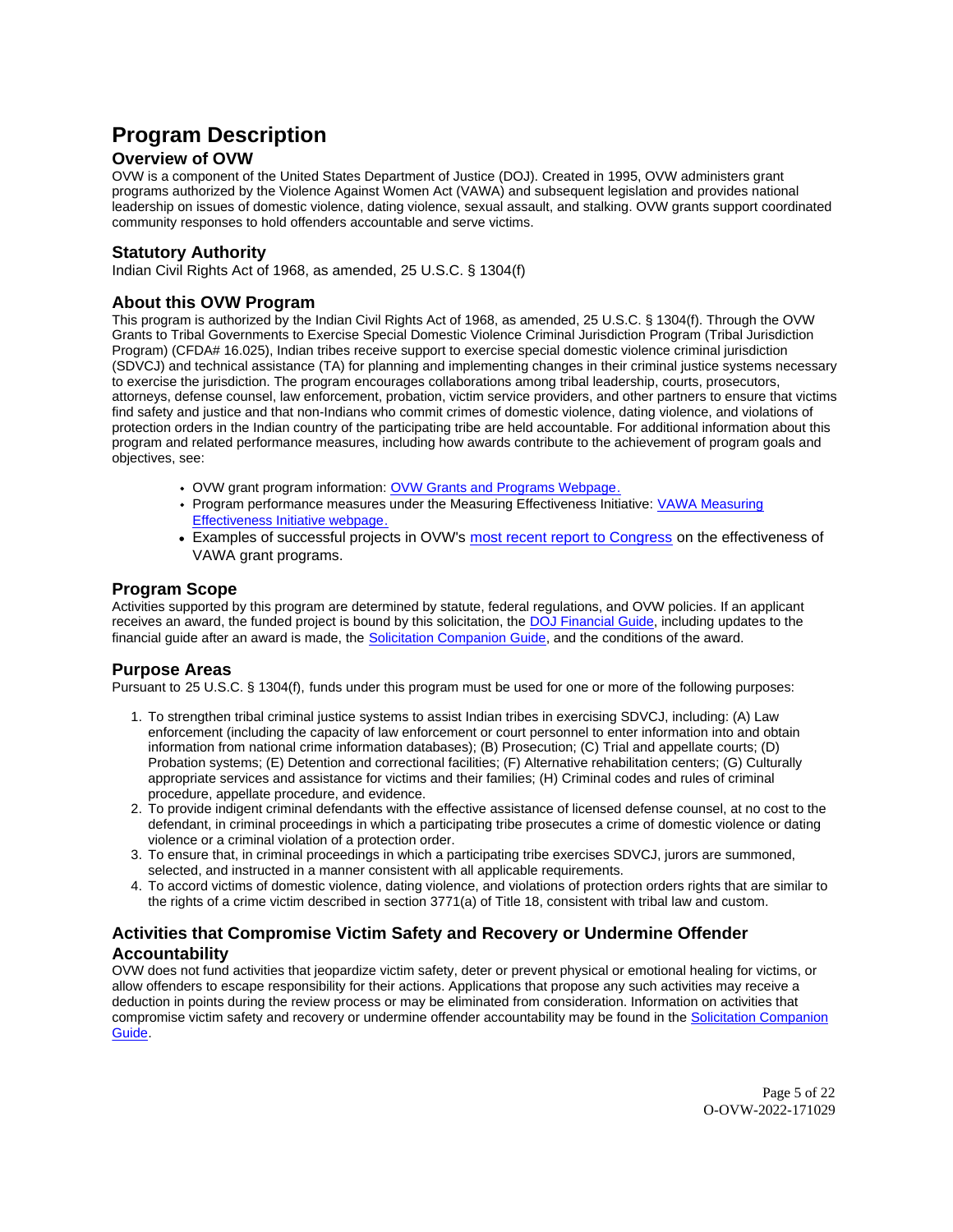## <span id="page-5-0"></span>**Out-of-Scope Activities**

The activities listed below are out of the program scope and will not be supported by this program's funding. See also the list of unallowable costs in the Funding Restrictions section of this solicitation.

- 1. Research projects. Funds under this program may not be used to conduct research, defined in 28 C.F.R. § 46.102 as a systematic investigation designed to develop or contribute to generalizable knowledge. Surveys and focus groups, depending on their design and purpose, may constitute research and therefore be out-of-scope. Prohibited research does not include assessments conducted for internal improvement purposes only (see Limited Use of Funds below). For information on distinguishing between research and assessments, see the [Solicitation](https://www.justice.gov/ovw/resources-applicants)  [Companion Guide.](https://www.justice.gov/ovw/resources-applicants)
- 2. Absent a change in applicable law and an approved grant award modification, prosecuting cases of sexual assault that do not involve spouses, intimate partners, or dating partners.
- 3. Absent a change in applicable law and an approved grant award modification, prosecuting cases that do not involve domestic violence, dating violence, and/or violations of a protection order.
- 4. Purchase or lease of vehicles.

Applications that propose activities deemed to be substantially out-of-scope may receive a deduction in points during the review process or may be eliminated from consideration.

#### **Limited Use of Funds**

Grantees may use up to three percent of grant award funds to assess their work for internal improvement purposes only, such as by convening a listening session to identify service gaps in the community or surveying training participants about the quality of training content and delivery. Applicants considering such assessments must refer to the OVW research decision tree in the Solicitation Companion Guide to ensure that the activity does not qualify as human subjects research. The [Solicitation Companion Guide](https://www.justice.gov/ovw/resources-applicants) also provides additional information on federal requirements related to research, assessments, and surveys.

### **Activities Requiring Prior Approval**

Activities listed below will require prior approval in order to be supported by grant funds (see the [Solicitation Companion](https://www.justice.gov/ovw/resources-applicants)  [Guide](https://www.justice.gov/ovw/resources-applicants) for more information on relevant requirements).

- 1. Surveys, whether conducted as part of a program or needs assessment, or for any other purpose. Prior approval is necessary to determine whether the activity is within the scope of the award and meets the requirements of the Paperwork Reduction Act.
- 2. Renovations, including such minor things as painting, carpeting, or installing lighting. In addition to obtaining prior approval, recipients must follow all necessary steps to ensure that funded renovations are in compliance with the National Environmental Policy Act (NEPA) and related laws, which may be time consuming and may include public notice and consultation.

## **Federal Award Information**

#### **Awards, Amounts and Durations Anticipated Number of Awards**

12

**Anticipated Maximum Dollar Amount of Awards**  [\\$450,000.00](https://450,000.00) 

**Period of Performance Start Date**  10/1/22 12:00 AM

#### **Period of Performance Duration (Months)**  36

**Anticipated Total Amount to be Awarded Under Solicitation**  [\\$5,000,000.00](https://5,000,000.00) 

## **Availability of Funds**

All awards are subject to the availability of appropriated funds and any modifications or additional requirements that may be imposed by law. There is no guarantee that funds will be available in the future. OVW may elect to make awards in a

> Page 6 of 22 O-OVW-2022-171029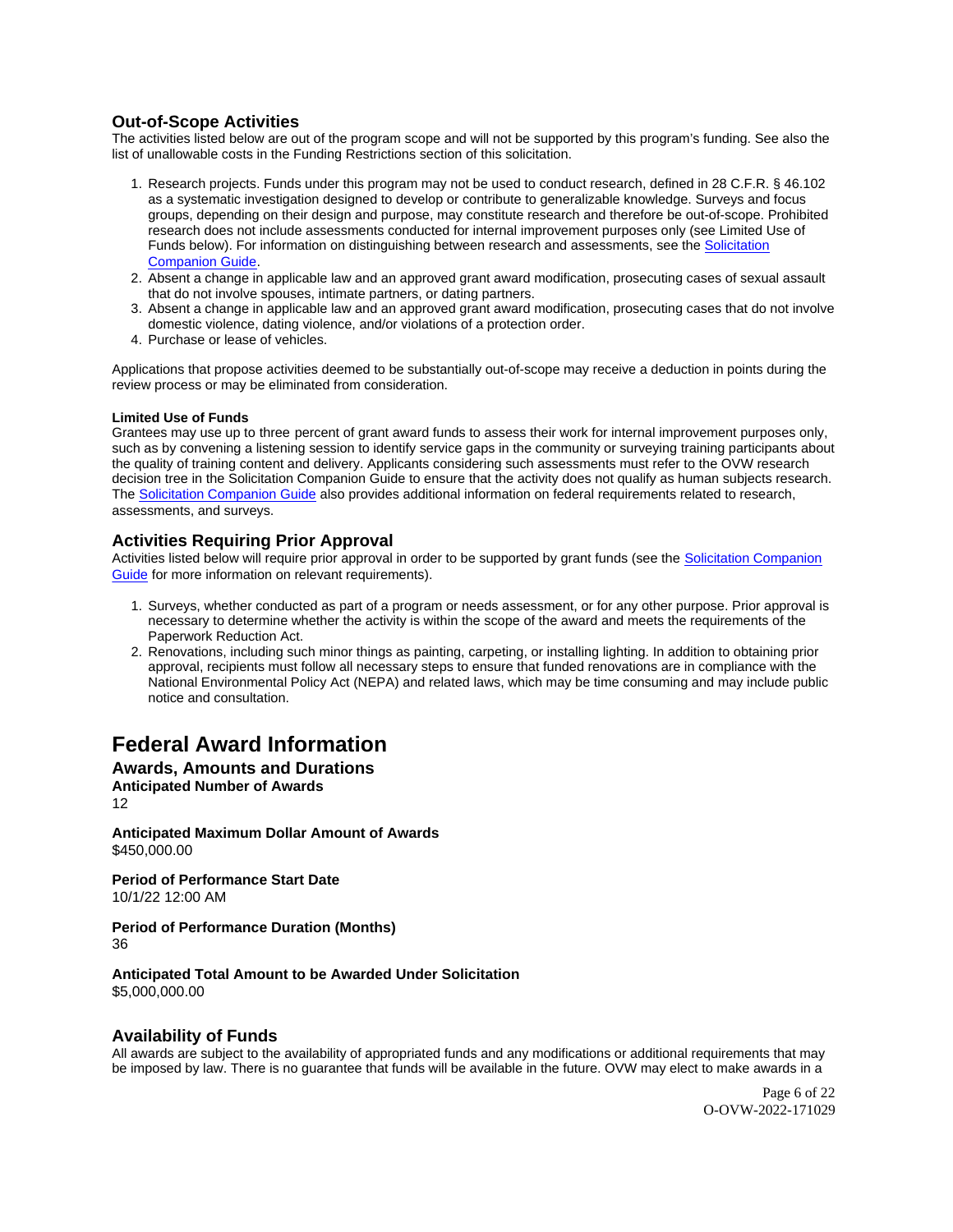<span id="page-6-0"></span>future fiscal year for applications submitted under this solicitation but not selected for FY 2022 funding, depending on the merits of the applications and the availability of funding.

## **Types of Awards**

Awards will be made as grants.

#### **Award Period and Amounts**

Funding levels under this program for FY 2022 are:

- 1. New awards: \$450,000 for the entire 36 months.
- 2. Continuation awards: \$300,000 for the entire 24 months.

OVW has the discretion to make awards for greater or lesser amounts than requested and to negotiate the scope of work and budget with applicants prior to making an award.

## **Types of Applications**

In FY 2022, OVW will accept applications for this program from the following:

**New:** Applicants that have never received funding under this program, applicants whose previous funding under this program expired on or before March 24, 2021, and applicants that received a new 36 month award in FY 2016 or FY 2017.

**Continuation:** Current grantees that received new 36 month awards under this program in FY 2018 or FY 2019 are eligible to apply for 24 months of continuation funding. Continuation funding is not guaranteed.

Recipients of a new 36 month award in FY 2020 or a new or continuation award in FY 2021 under this program are NOT eligible to apply.

**Note:** Current grantees with a substantial amount of unobligated funds remaining (50 percent or more of the previous award) as of March 31, 2022, without adequate justification may not be considered for funding or may receive a reduced award amount if selected for funding in FY 2022.

### **Mandatory Program Requirements**

Applicants that receive funding under this program will be required to engage in the following activities:

- 1. OVW-sponsored training and technical assistance (TTA). This includes joining and actively participating in the Intertribal Technical Assistance Working Group (ITWG), in addition to other OVW training and TA opportunities. The ITWG is a working group of tribal representatives who exchange views, information, and advice about how tribes may best exercise SDVCJ and address responses to domestic violence, dating violence, and violations of protection orders. Recipients are encouraged to ensure all Memorandum of Understanding/Internal Memorandum of Understanding (MOU/IMOU) partners and other systems partners have multiple opportunities to participate in OVW training and TA throughout the project period.
- 2. OVW may conduct a program assessment or evaluation necessitating grantee involvement. Therefore, recipients may be expected to dedicate some OVW-funded time and resources to participating in an assessment or evaluation.
- 3. Planning Period. New and continuation recipients must engage in a planning period to further develop the project and corresponding budget. Recipients will participate in webinars and in-person planning sessions to develop additional grant documentation. An award condition will limit available funds to those needed for costs such as travel for training and TA and staff salary and fringe during the planning stage. This condition will be removed for full project implementation once all documentation has been reviewed and approved by OVW.
- 4. SDVCJ Readiness Certification. Some awards will include an award condition that requires certain tribal officials to certify they are familiar with the Indian Civil Rights Act, as amended, 25 U.S.C. §§ 1301–1304, including the amendments made by the Violence Against Women Reauthorization Act of 2013 (VAWA 2013). The chief executive of the tribe and the chief legal officer are required to certify that the tribe's criminal justice system has adequate safeguards in place to protect defendants' rights. The chief judicial officer is also required to certify to familiarity with tribal constitution, code, and rules provisions to implement SDVCJ, including provisions that safeguard defendants' rights. Certifications will be required prior to grant funds being used for the prosecution or incarceration of non-Indian defendants. Tribes designated a Pilot Project Tribe by the Department of Justice during the VAWA 2013 pilot period and tribes that previously received OVW approval to use funds under this program to exercise SDVCJ will not have this condition attached to their awards.

MOU/IMOU. New and continuation recipients will develop and submit the MOU/IMOU during the planning stage of the grant project. **Applicants should not submit the MOU/IMOU at the time of application.** Recipients must engage partners, representing various disciplines, to plan, implement, and exercise SDVCJ. Required partners for

> Page 7 of 22 O-OVW-2022-171029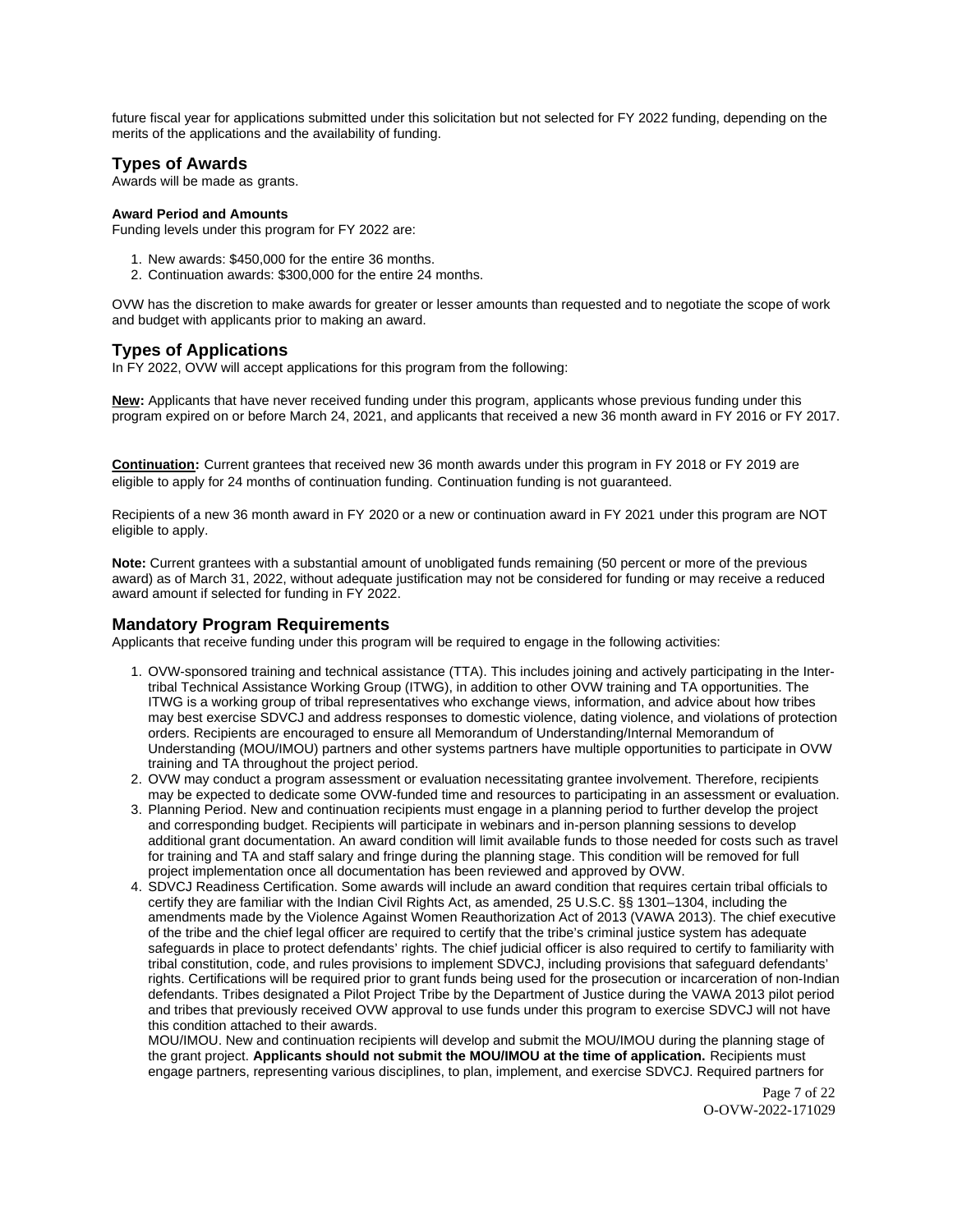<span id="page-7-0"></span>the Tribal Jurisdiction Program are: Tribal Leadership; Tribal Judge; Tribal Prosecutor's Office; Tribal Attorney/Inhouse General Counsel; Law Enforcement; and Victim Service Provider. A victim service provider is a nonprofit, nongovernmental or tribal organization or rape crisis center, including a state or tribal domestic violence and/or sexual assault coalition, that assists or advocates for domestic violence, dating violence, sexual assault, or stalking victims, including a domestic violence shelter, faith-based organization or other organization, with a documented history of effective work concerning domestic violence, dating violence, sexual assault, or stalking. 34 U.S.C. § 12291(a)(43). Victim service providers must provide direct services to victims of domestic violence, dating violence, sexual assault, or stalking as one of their primary purposes.

## **Eligibility Information**

## **Eligible Applicants**

Governments of Indian tribes that have jurisdiction over Indian country are eligible to apply for this program. See 25 U.S.C. § 1304(f).

Per 25 U.S.C. § 1301(1), "Indian tribe" means any tribe, band, or other group of Indians subject to the jurisdiction of the United States and recognized as possessing powers of self-government. Per 18 U.S.C. § 1151, "Indian country" means (a) all land within the limits of any Indian reservation under the jurisdiction of the United States Government, notwithstanding the issuance of any patent, and, including rights-of-way running through the reservation, (b) all dependent Indian communities within the borders of the United States whether within the original or subsequently acquired territory thereof, and whether within or without the limits of a state, and (c) all Indian allotments, the Indian titles to which have not been extinguished, including rights-of-way running through the same.

#### **Ineligible Entities and Disqualifying Factors**

Applications submitted by ineligible entities or that do not meet all program eligibility requirements will not be considered for funding. In addition, an application deemed deficient in one or more of the following categories may not be considered for funding: 1. activities that compromise victim safety, 2. out-of-scope activities, 3. unallowable costs, 4. pre-award risk assessment, 5. completeness of application contents, and 6. timeliness. Failure to comply fully with all applicable unique entity identifier and SAM requirements (see Application and Submission section for more information on these requirements) will result in removal from consideration. An applicant with past performance issues, long-standing open audits, or an open criminal investigation also may not be considered for funding.

### **Cost Sharing or Matching**

This program has no matching or cost-sharing requirement.

## **Application and Submission Information**

#### **Address to Request Application Package**

The complete application package (this solicitation, including links to required forms) is available on [Grants.gov](https://Grants.gov) and on the [OVW website.](https://www.justice.gov/ovw/how-apply) Applicants wishing to request a paper copy of these materials should contact 202-307-6026 or email [OVW.TribalAffairs@usdoj.gov.](mailto:OVW.TribalAffairs@usdoj.gov)

#### **Pre-Application Information Session**

OVW will post a pre-recorded Pre-Application Information Session on its website. Listening to this session is optional and not a requirement to be eligible to apply. The session is tentatively scheduled to be available by February 4, 2022. on the [OVW website.](https://www.justice.gov/ovw/resources-applicants#Program Specific) **The session will be captioned in English and Spanish. Interested applicants needing additional language assistance should contact this program at [OVW.TribalAffairs@usdoj.gov](mailto:OVW.TribalAffairs@usdoj.gov) or at 202- 307-6026 as soon as possible, but no later than February 14, 2022.** 

#### **Content and Form of Application Submission**

The information below ("**Letter of Intent**" through "**Submission Dates and Times**") describes the full content and form of application submission.

#### **Letter of Intent**

Applicants intending to apply for FY 2022 funding under this program are strongly encouraged to submit a Letter of Intent. The letter should state that the applicant is registered and current with SAM and with [Grants.gov](https://Grants.gov). The letter should be submitted to OVW at [OVW.TribalAffairs@usdoj.gov](mailto:OVW.TribalAffairs@usdoj.gov). This letter will not obligate the applicant to submit an application. See the [OVW website](https://www.justice.gov/ovw/resources-applicants) for a sample Letter of Intent.

> Page 8 of 22 O-OVW-2022-171029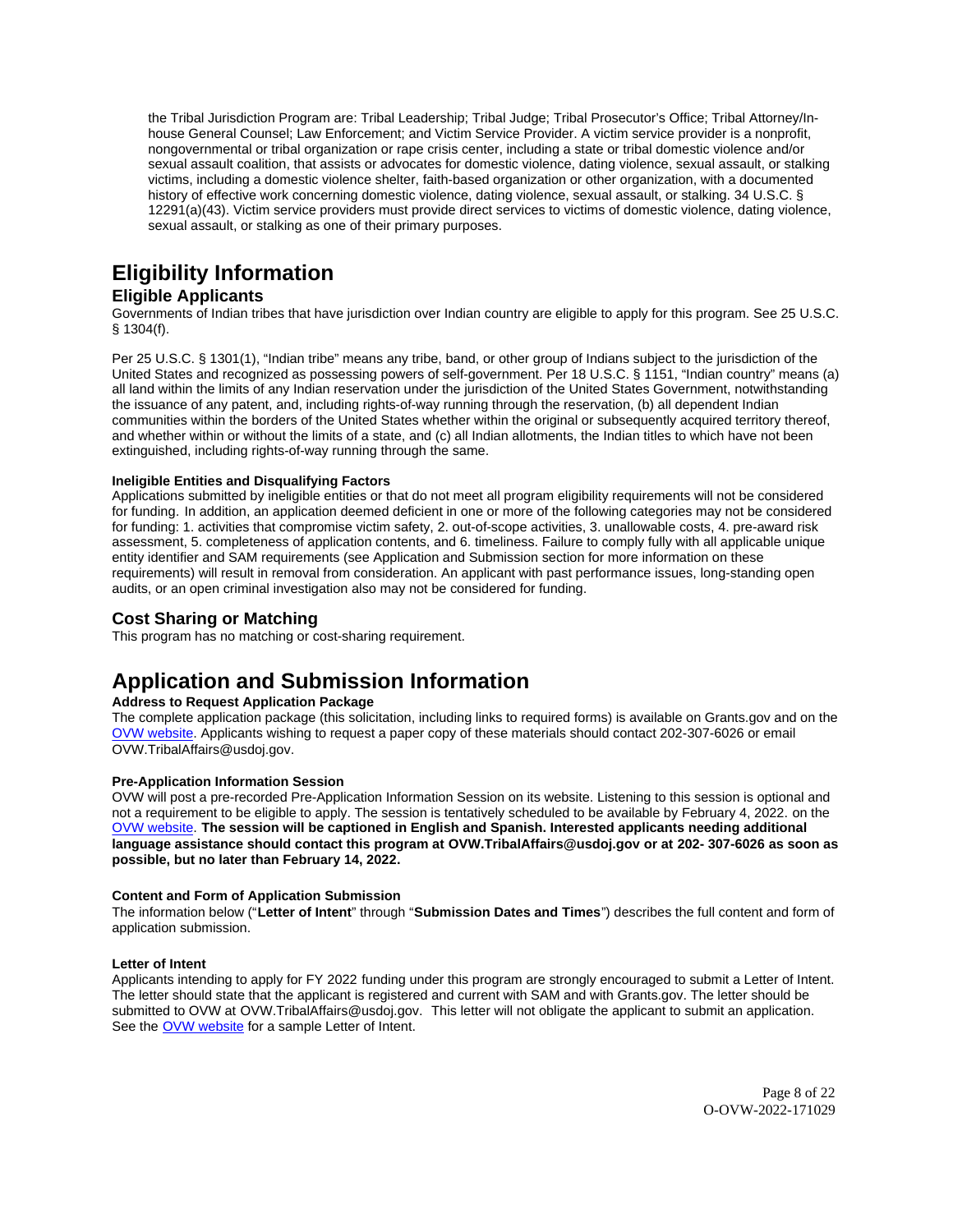#### <span id="page-8-0"></span>**Formatting and Technical Requirements**

Applications must follow the requirements below for all documents attached to the application, unless otherwise noted. Points may be deducted for applications that do not adhere to the following requirements:

- 1. Double-spaced (charts may be single-spaced)
- 2. 8½ x 11 inch pages
- 3. One-inch margins
- 4. Type no smaller than 12 point, Times New Roman (TNR) or Arial font, except for footnotes, which may be in 10 point font
- 5. Page numbers
- 6. No more than 20 pages for the Proposal Narrative
- 7. Word documents in the following formats: Microsoft Word (.doc), PDF files (.pdf), or Text Documents (.txt)
- 8. Headings and sub-headings that correspond to the sections identified in this section of the solicitation

### **Application Contents**

Applications must include the required documents and demonstrate that the program eligibility requirements have been met. For a complete checklist of the application contents, see the Application Checklist in the Other Information section of this solicitation.

Applications that do not include all the following documents will be considered substantially incomplete, may result in removal from consideration for funding, and if awarded, may have award conditions precluding access to funds:

- 1. Proposal Narrative
- 2. Budget Detail Worksheet and Narrative
- 3. Document Demonstrating Authority to Apply

## **Information to Complete the Application for Federal Assistance (SF-424)**

Application for Federal Assistance (SF-424)

Applicants must complete the SF-424 in [Grants.gov](https://Grants.gov). The SF-424 is generated when the applicant begins the submission process in [Grants.gov.](https://Grants.gov) For Type of Applicant (box 9), do not select "Other". The amount of federal funding requested in the "Estimated Funding" section of this form (box 18a) must match the amount of federal funding requested in the budget section of the application package. This program does not require a match; therefore, the value for the Applicant line (box 18b) should be zero. The individual who is listed as "**Authorized Representative"** (box 21) must be an individual who has the authority to apply for and accept grant awards on behalf of the organization or jurisdiction.

**Intergovernmental Review (SF-424 Question 19):** This solicitation ("funding opportunity") **is not** subject to Intergovernmental Review under Executive Order (E.O.) 12372. In completing the SF-424, an applicant is to answer question 19 by selecting the following response: "Program is not covered by E.O. 12372."

#### Disclosure of Lobbying Activities (SF-LLL)

All applicants must complete and submit the Disclosure of Lobbying Activities (SF-LLL) form in [Grants.gov.](https://Grants.gov) Applicants that expend any funds for lobbying activities must provide the information requested on the SF-LLL. **Applicants that do not expend any funds for lobbying activities should enter "N/A" in the required highlighted fields.** 

### **Standard Applicant Information (JustGrants 424 and General Agency Information)**

This section in the JustGrants application is pre-populated with the SF-424 data submitted in [Grants.gov](https://Grants.gov). Applicants are required to review the Standard Applicant Information and make edits as needed, confirm the Authorized Representative, verify the legal name and address, and enter the ZIP code(s) for the areas affected by the project.

## **Proposal Abstract**

The Proposal Abstract must provide a short summary (**no more** than two pages double-spaced) of the proposed project, including name of the applicant tribe and partners (if applicable), project title, purpose of the project (including goal and intended outcome), primary activities for which funds are requested, who will benefit (including geographic area to be served), products and deliverables, and how the applicant will measure progress in completing project goals and objectives. Applicants must not summarize past accomplishments in this section. The Proposal Abstract, which is to be entered into a text box in JustGrants, will not be scored but is used throughout the review process.

Applicants are encouraged, but not required, to use the following template for the abstract.

The <Tribe Legal Name> is a federally recognized tribe located in <general geographic area e.g., in the northwest corner of XYZ state>. The tribe's internal <and external > partners, are committed to exercising SDVCJ to ensure that victims find

> Page 9 of 22 O-OVW-2022-171029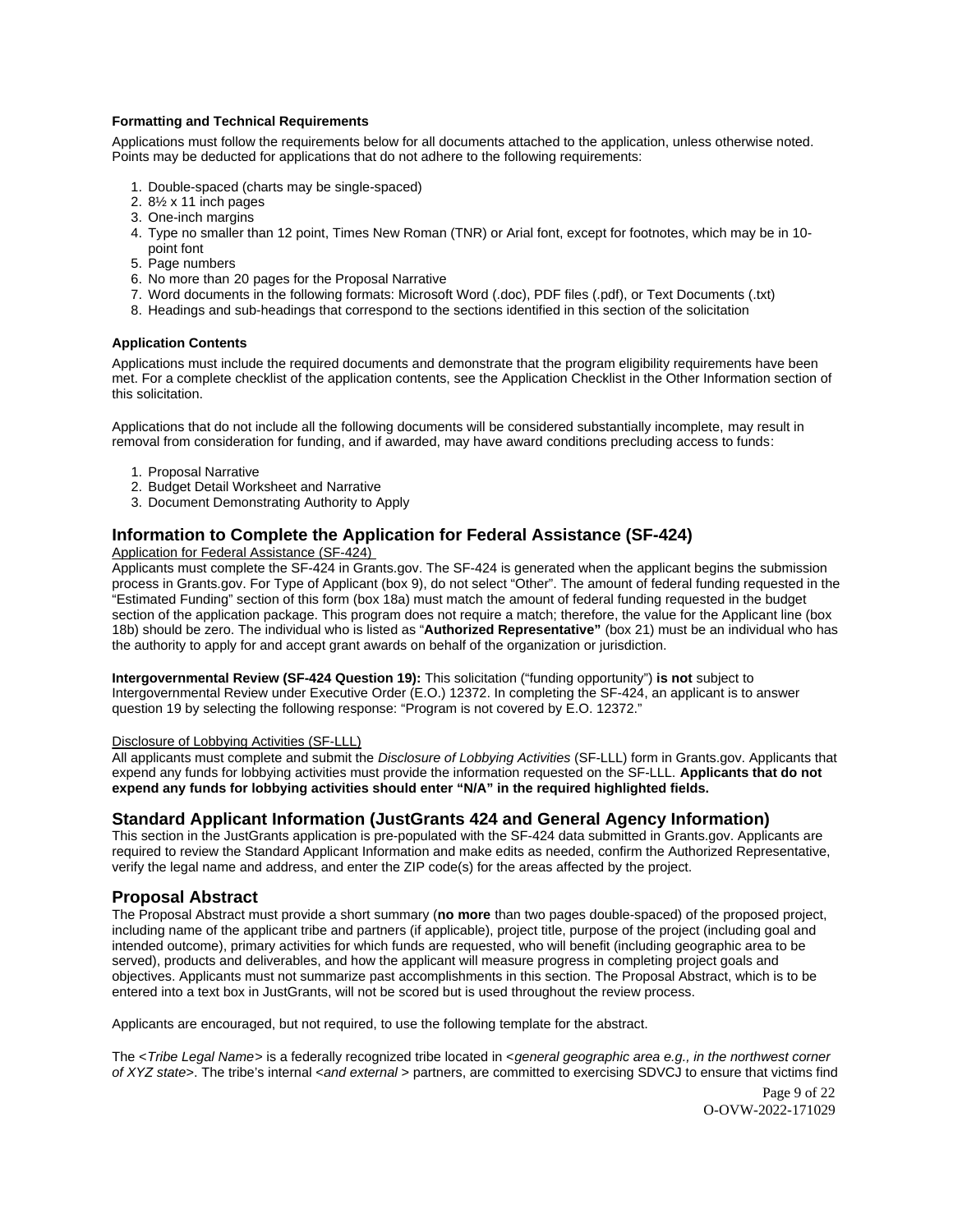<span id="page-9-0"></span>safety and justice and that non-Indians who commit crimes of domestic violence, dating violence, and violations of protection orders within its jurisdiction are held accountable. The <component of the Tribal Government that will be the lead partner e.g., ABC Tribal Attorney General> will lead the <Tribe Name Project title> Project. The project partners will engage in activities focused on <The four purpose areas under this grant program are listed here. Delete any this project will not be implementing. strengthening the tribal criminal justice system in order to exercise SDVCJ; providing indigent criminal defendants, in SDVCJ proceedings, with effective assistance of licensed defense counsel; ensuring jurors are summoned, selected, and instructed appropriately; and according victim's rights that are similar to the rights of a crime victim described in section 3771(a) of Title 18, consistent with tribal law and custom>. Specific activities include, but are not limited to: <add two or three key activities grant funds will support e.g., developing and publishing the tribal SDVCJ law and order code; planning and implementation of the indigent defense counsel program; ensuring SDVCJ defendants receive medical care while incarcerated>; <the following four activities will remain at the end of this sentence for all projects – do not delete> completing the required planning period to engage required and key partners in a planning process and memorandum of understanding development; participating in the Inter-Tribal Technical Assistance Working Group (ITWG) on SDVCJ; participating in on-site and other training and technical assistance opportunities; and submitting the SDVCJ supporting certifications for OVW review and approval if required. The timing for performance of this award is < insert 24 for continuation applications or 36 for new applications> months.

## **Data Requested with Application**

The Data Requested with Application (DRA) includes two surveys that must be completed in JustGrants but are not scored: Pre-Award Risk Assessment and Tribal Jurisdiction program DRA. A list of the questions included in each survey appears at the end of this solicitation under the heading, Survey Questions. Applicants should click on the Survey Name to access and complete the survey.

## **Proposal Narrative**

The Proposal Narrative may not exceed 20 pages, double-spaced, and reviewers will not read beyond this page limit. The Proposal Narrative must include the three sections below. The total point value for the proposal narrative section is 80 points. Applicants must upload the Proposal Narrative as an attachment in JustGrants.

#### Purpose of the Proposal (**30 points**)

This section must:

- 1. Describe the communities in the service area, including, but not limited to, traditionally underserved populations, such as communities of color, individuals with disabilities, individuals who are Deaf or hard of hearing, persons with limited English proficiency, older adults, and LGBTQ+ communities.
- 2. Statement as to whether the applicant has already implemented SDVCJ in its jurisdiction. If so, provide the date of implementation.
- 3. Describe the tribe's existing criminal justice system **in the context of exercising SDVCJ or preparing to exercise SDVCJ,** while protecting defendants' rights, consistent with 25 U.S.C. § 1304. Briefly discuss each of the following elements of the tribe's criminal justice system identifying strengths and gaps where relevant.
	- a. Tribal constitution: Specifically discuss whether amendments are necessary in order to exercise SDVCJ.
	- b. Tribal law and order code: Specifically discuss if amendments to the domestic violence and protection order violation offenses are needed.
	- c. Law enforcement services: Discuss how law enforcement services are provided in the tribal community (e.g. under a 638 self-determination contract; by cross-deputization agreement; through the Bureau of Indian Affairs' Office of Justice Services; or other arrangement).
	- d. Tribal prosecution: Specifically state if the tribe has any Special Assistant U.S. Attorneys ("SAUSAs") and/or experienced or specialized domestic violence prosecutors.
	- e. Tribal court processes and practices: Specifically discuss whether the tribe has a trial and an appellate court; specialized domestic violence court or docket; publicly available laws and rules; published rules of criminal procedure, appellate procedure, and evidence; judges who are licensed attorneys with sufficient training to preside over criminal proceedings; and availability of records of criminal proceedings.
	- f. Jury processes and practices: Specifically discuss the jury pool composition, summoning, selections, and instructions as it pertains to SDVCJ cases.
	- g. Pre-trial supervision and probation systems.
	- h. Detention and correctional facilities.
	- i. Alternative rehabilitation programs.
	- j. Availability of counsel for indigent defendants: Specifically discuss whether the tribe uses a public
	- defender system; contract system; or assigned counsel system and how defendants are screened for indigence.
	- k. Availability of medical care for incarcerated non-Indian defendants.
	- l. Role of victim advocates within the criminal justice system.

Page 10 of 22 O-OVW-2022-171029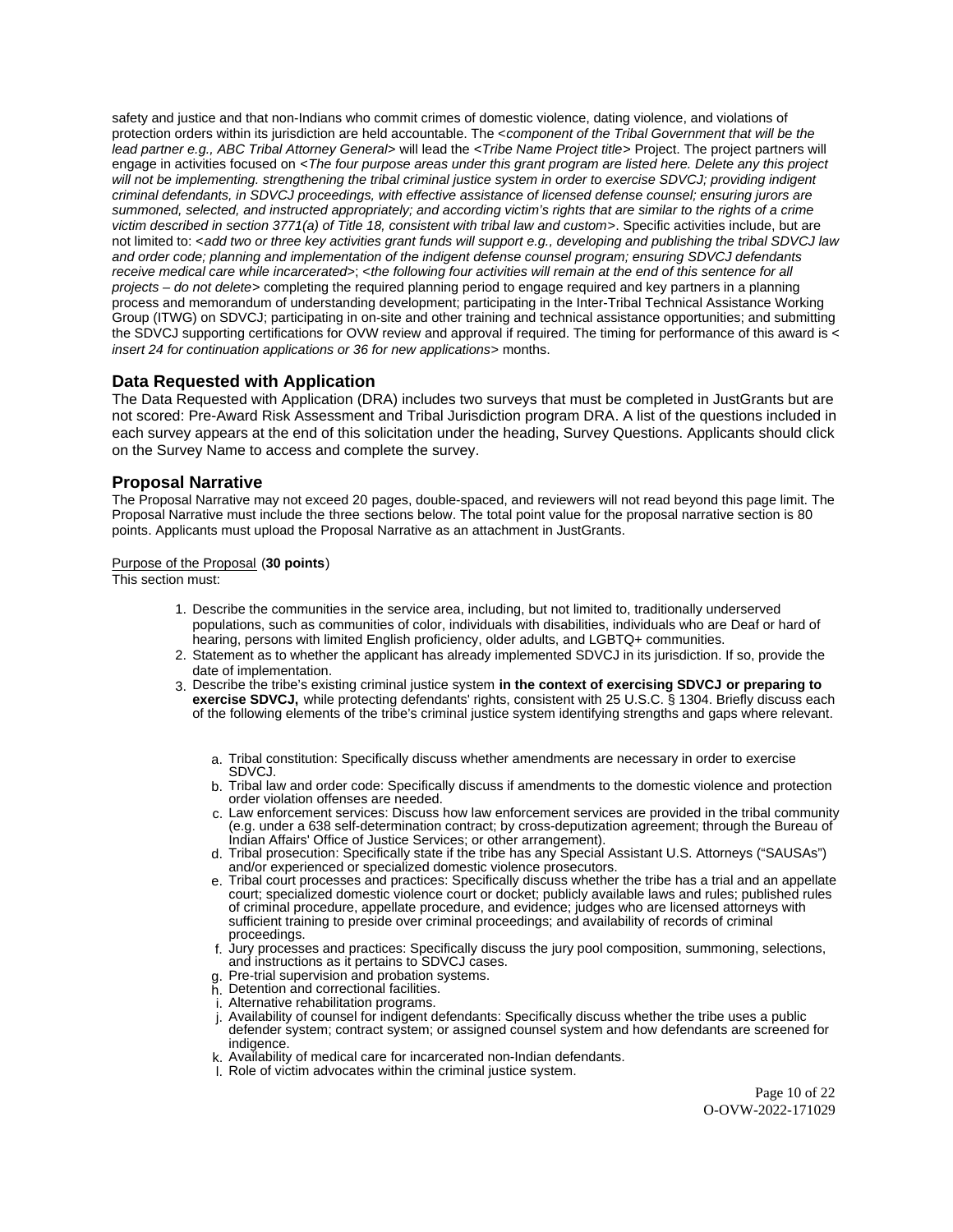- <span id="page-10-0"></span>m. The tribe's formal or informal policies for coordinating with federal and/or state criminal investigators and prosecutors in cases where the tribe may have concurrent criminal jurisdiction.
- n. Training and/or TA needed to evaluate the tribe's criminal justice system to plan for, implement, and exercise SDVCJ.

 4. Training and/or TA needed to evaluate the tribe's criminal justice system to plan for, implement, and exercise SDVCJ. Based on the gaps identified, provide a bulleted list of need(s) to be addressed through this proposal that will enable the tribe to plan for and exercise, or enhance the exercise of, SDVCJ consistent with the requirements of the Indian Civil Rights Act, as amended, 25 U.S.C. §§ 1301– 1304. The needs list must include training and technical assistance.

#### What Will Be Done **(40 points)**

The application must provide a clear link between the proposed activities and the need identified in the "Purpose of the Proposal" section above. The application must not include any of the activities listed as unallowable costs in the Funding Restrictions section of this solicitation.

This section must:

- 1. Clearly state the goals, objectives, activities, and timeline (by month or quarter) to plan for and/or enhance the current exercise of SDVCJ consistent with requirements of the Indian Civil Rights Act, as amended, 25 U.S.C. §§ 1301 – 1304. For each goal/objective, identify the related gaps/needs from the previous section. This response can be presented in table format for clarity. Note: Participation in OVW TTA and the ITWG must be included as an activity.
- 2. Identify the tangible products to be purchased, developed, or revised with grant funds (e.g., data collection systems, audio or video recording systems, law and order codes, administrative rules, or curricula). Discuss how the tangible products will enhance and/or enable the tribe to exercise SDVCJ.
- 3. If the proposal includes costs to support technology, describe the plan to address victim safety concerns (e.g., confidentiality, safety planning, informed consent) that may arise from the use of technology (e.g., security systems, audio recording systems, GPS monitoring, computer software systems). If the proposal does not include using grant funds to support technology, the applicant should specifically state such.
- 4. Describe how the proposed project will address the unique needs of the traditionally underserved populations identified in the Purpose of the Proposal section above.
- 5. Describe how the proposed project will be accessible to individuals with disabilities, individuals who are Deaf or hard of hearing, and persons with limited English proficiency.

#### Who Will Implement the Proposal **(10 points)**

This section must:

- 1. Identify the key individuals and organizations, by name and job title, involved in the proposed project.
	- a. Required project partners (tribal leader, judge, prosecutor, general counsel/tribal attorney, law enforcement, and victim service provider). Specifically indicate the positions, if any, that will be paid with grant funds.
	- b. Optional project partners (e.g., tribal coalition, jail administrator, court services officer, code reviser, batterer's intervention facilitator), if applicable. Specifically indicate the positions, if any, that will be paid with grant funds.
	- c. If applicable, identify all other positions created by or paid for with grant funds including regular, contract, and consultant positions and their role within the proposed project.
- 2. Demonstrate that the individuals and organizations identified have the capacity to address the stated need and can successfully implement the proposed project activities; attach job descriptions of all key personnel.

## **Budget and Associated Documentation**

Applicants must complete the web-based budget form in JustGrants. Applicants also must upload the applicable associated documentation as described below under each heading. The budget worksheet and budget narrative are worth a total of **20 points** and will be reviewed separately from the proposal narrative. The associated documentation will not be scored, but failure to include it may result in removal from consideration or a delay in access to funding.

## **Budget Worksheet and Budget Narrative (Web-based Form)**

Complete the web-based budget worksheet and narrative form for all applicable cost categories. The budget narrative must describe each line item requested in the budget and explain all costs included in the budget, including how the costs of goods and services are determined and how they will fulfill the objectives of the project. Each budget cost category includes a text box to enter the budget narrative for that section. See the sample budget and the Creating a Budget webinar available on the [OVW website.](https://www.justice.gov/ovw/resources-applicants) Keep in mind that budgetary requirements vary among programs. Applicants must submit reasonable budgets based on the resources needed to implement their projects in their specific geographic

> Page 11 of 22 O-OVW-2022-171029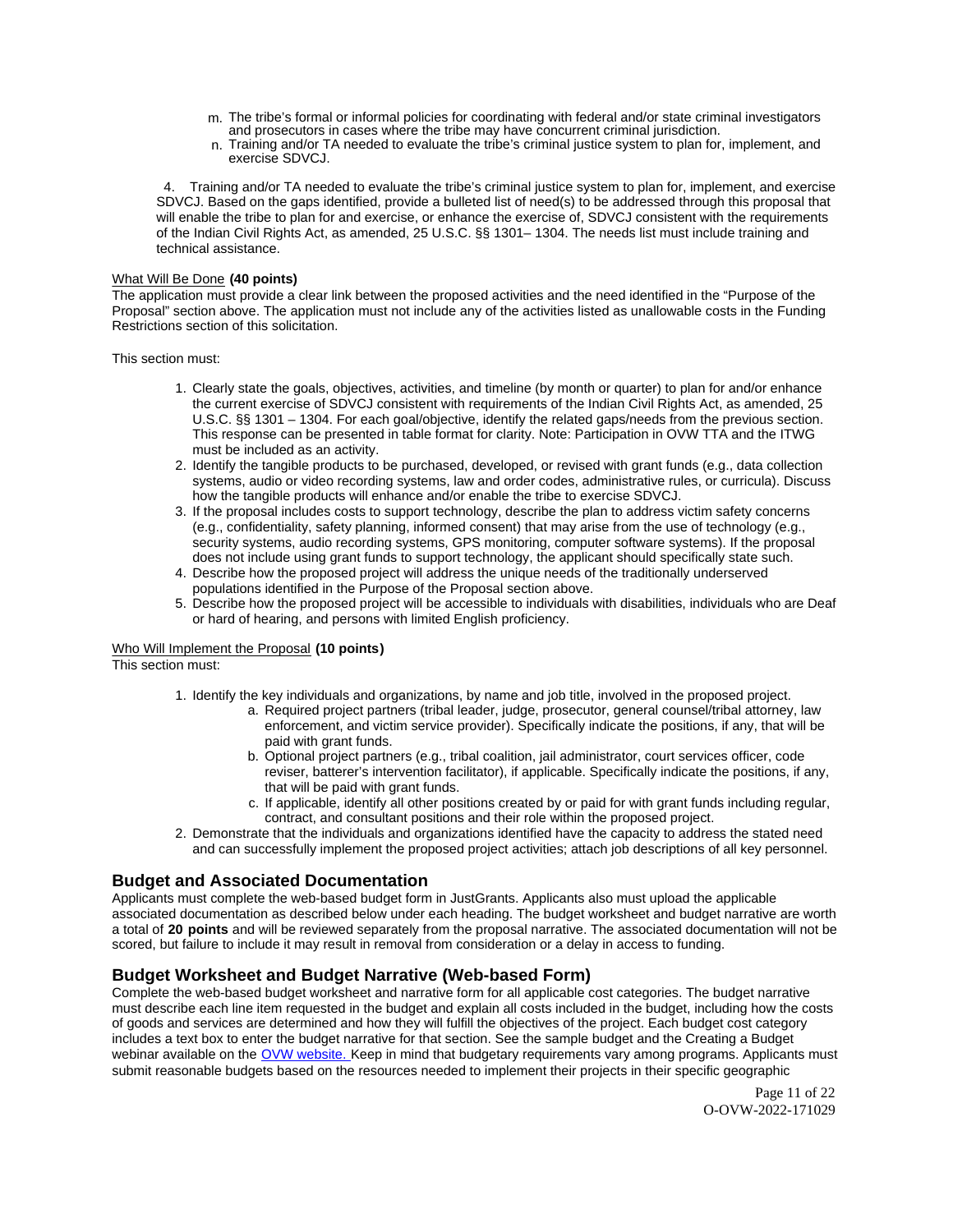<span id="page-11-0"></span>location.

#### Award Period and Amount

- New applicants may submit budgets for up to \$450,000 for a project period of 36 months.
- Continuation applicants may submit budgets for up to \$300,000 for a project period of 24 months.

#### The budget must:

- 1. Display a clear link between the specific project activities and the proposed budget items. The budget should not contain items that are not supported by the proposal narrative.
- 2. **New applicants only:** Include funds to attend OVW-sponsored TTA in the amount of \$30,000. This amount is for the entire 36 months and NOT per year. Applicants also may budget expenses in excess of the required amount if they are aware of relevant non-OVW sponsored conferences or training for which they would like permission to use grant funds to support staff/project partner attendance.
- 3. **Continuation applicants only:** Include funds to attend OVW-sponsored TTA in the amount of \$15,000. This amount is for the entire 24 months and NOT per year. Applicants also may budget expenses in excess of the required amount if they are aware of relevant non-OVW sponsored conferences or training for which they would like permission to use grant funds to support staff/project partner attendance.
- 4. Limit costs for medical care of incarcerated non-Indian SDVCJ defendants to a maximum of 20% of the total project budget.
- 5. Include funds or describe other resources available to the applicant to ensure access for individuals with disabilities, Deaf/hard of hearing individuals, and persons with limited English proficiency. See Accessibility under Federal Award Administration Information for more information.
- 6. If applicable, compensate external project partners for their full level of effort, unless otherwise stated in the MOU. For more information on compensating project partners, see the sample Budget Detail Worksheet on the [OVW](https://www.justice.gov/ovw/resources-applicants)  [website.](https://www.justice.gov/ovw/resources-applicants)
- 7. Distinguish clearly between subawards and contracts in allocating any grant funds to other entities. Pursuant to 2 C.F.R. § 200.331, a subaward is for the purpose of carrying out a portion of the federal award, such as compensating an MOU partner, and a contract is for the purpose of obtaining goods and services for the grantee's own use. The substance of the relationship is more important than the form of the agreement in determining whether the recipient of the pass-through funds is a subrecipient or a contractor. The awarding and monitoring of contracts must follow the recipient's documented procurement procedures, including full and open competition, pursuant to the procurement standards and monitoring requirements in 2 C.F.R. §§ 200.317-200.327 & 200.329. The issuance and monitoring of subawards must meet the requirements of 2 C.F.R. § 200.332, which includes oversight of subrecipient/partner spending and monitoring performance measures and outcomes attributable to grant funds. For more information, see the sample Budget Detail Worksheet and the Solicitation Companion Guide on the [OVW](https://www.justice.gov/ovw/resources-applicants)  [website.](https://www.justice.gov/ovw/resources-applicants)

OVW awards are governed by the provisions of 2 C.F.R. Part 200 and the [DOJ Financial Guide](https://www.justice.gov/ovw/file/1030311/download), which include information on allowable costs, methods of payment, audit requirements, accounting systems, and financial records. For additional information on allowable and unallowable costs, see the Funding Restrictions section below and the sample budget on the [OVW website](https://www.justice.gov/ovw/resources-applicants).

#### **Funding Restrictions**

The following information is provided to allow applicants to develop an application and budget consistent with program requirements.

#### Unallowable Costs

The costs associated with the activities listed below are unallowable and must not be included in applicants' budgets.

- 1. Lobbying.
- 2. Fundraising.
- 3. Purchase of real property.
- 4. Physical modifications to buildings, including minor renovations (such as painting or carpeting) without prior approval by OVW through the submission of a detailed Grant Award Modification in JustGrants. Note that, although such costs may be included in the proposed budget, budget clearance does not constitute prior approval for minor renovations.
- 5. Construction.

Food and Beverage/Costs for Refreshments and Meals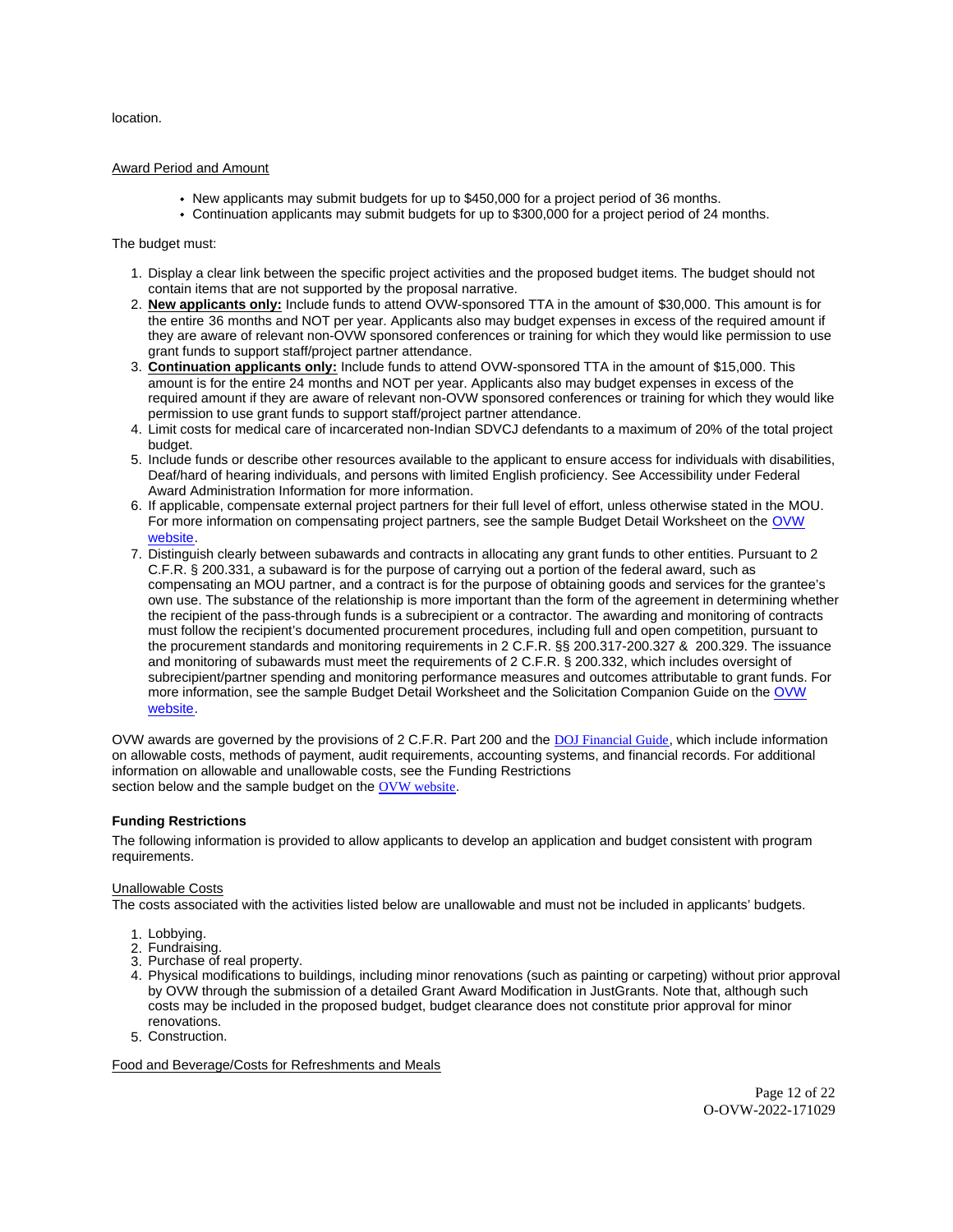<span id="page-12-0"></span>Generally, food and beverage costs are **not** allowable. Recipients must receive prior approval to use grant funds to provide a working meal and/or refreshments at a meeting, conference, training, or other event; OVW may provide such approval if one of the following applies:

- 1. The location of the event is not in close proximity to food establishments, despite efforts to secure a location near reasonably priced and accessible commercial food establishments.
- 2. Not serving food will significantly lengthen the day or necessitate extending the meeting to achieve meeting outcomes.
- 3. A special presentation at a conference requires a plenary address where there is no other time for food to be obtained.
- 4. Other extenuating circumstances necessitate the provision of food.

Justification for an exception listed above must be included in the applicant's budget narrative. For additional information on restrictions on food and beverage expenditures, see [OVW conference cost planning.](https://www.justice.gov/ovw/conference-planning)

#### Conference Planning and Expenditure Limitations

Applicants' budgets must be consistent with all requirements (including specific cost limits and prior approval and reporting requirements, where applicable) governing the use of federal funds for expenses related to conferences (which is defined to include meetings, retreats, seminars, symposiums, training, and other similar events), and costs of attendance at such events. Information on conference planning, minimization of costs, and conference reporting is available at [OVW](https://www.justice.gov/ovw/conference-planning)  [conference cost planning.](https://www.justice.gov/ovw/conference-planning)

## **Pre-Agreement Cost**

OVW generally does not allow pre-award costs. Costs incurred prior to the start date of the award may not be charged to the project unless the recipient receives prior approval from OVW. See the [DOJ Financial Guide](https://www.justice.gov/ovw/file/1030311/download) for more information on pre-award costs.

## **Indirect Cost Rate Agreement (if applicable)**

Applicants that intend to charge indirect costs through the use of a negotiated indirect cost rate must have a current, signed, federally approved indirect cost rate agreement and must upload and attach a copy of the agreement to their application in JustGrants. Applicants (other than state, local, and tribal governments that receive more than \$35 million in direct federal funding per year) that do not have a current negotiated (including provisional) rate may elect to charge a de minimis rate of 10% of modified total direct costs, which may be used indefinitely.

Organizations that wish to negotiate an indirect cost rate should contact OVW's Grants Financial Management Division at [OVW.GFMD@usdoj.gov](mailto:OVW.GFMD@usdoj.gov) or 1-888-514-8556 for more information.

## **Document Demonstrating Authority to Apply**

The applicant must provide a valid tribal resolution or letter on tribal letterhead, signed by the chief executive officer of the governing body of the tribe (e.g., the tribal chairperson, president, governor, principal chief, or other equivalent official), providing the following assurances:

- 1. Affirm the tribe is a federally-recognized tribe appearing in the most recently published list of Indian Entities Recognized and Eligible To Receive Services From the United States Bureau of Indian Affairs.
- 2. Affirm the tribe has jurisdiction over lands that meet the definition of Indian country.
- 3. Affirm the governing body's determination to plan, develop, implement, and exercise SDVCJ within its Indian country.
- 4. Direct internal partners, identified as required project partners, to participate in and cooperate with the planning, development, implementation, and exercise of SDVCJ and, if necessary, authorize the identified internal partners to enter into/sign the MOU/IMOU if an award is received.
- 5. If necessary, authorize the applicant tribe's Authorized Representative to enter into/sign the MOU with external MOU partners if an award is received.

## **Additional Application Components**

The following components will not be scored but must be included with the application. Failure to supply this information may result in the application being removed from consideration. Some components will be generated during the application submission process while others will be uploaded and attached to the application in JustGrants.

> Page 13 of 22 O-OVW-2022-171029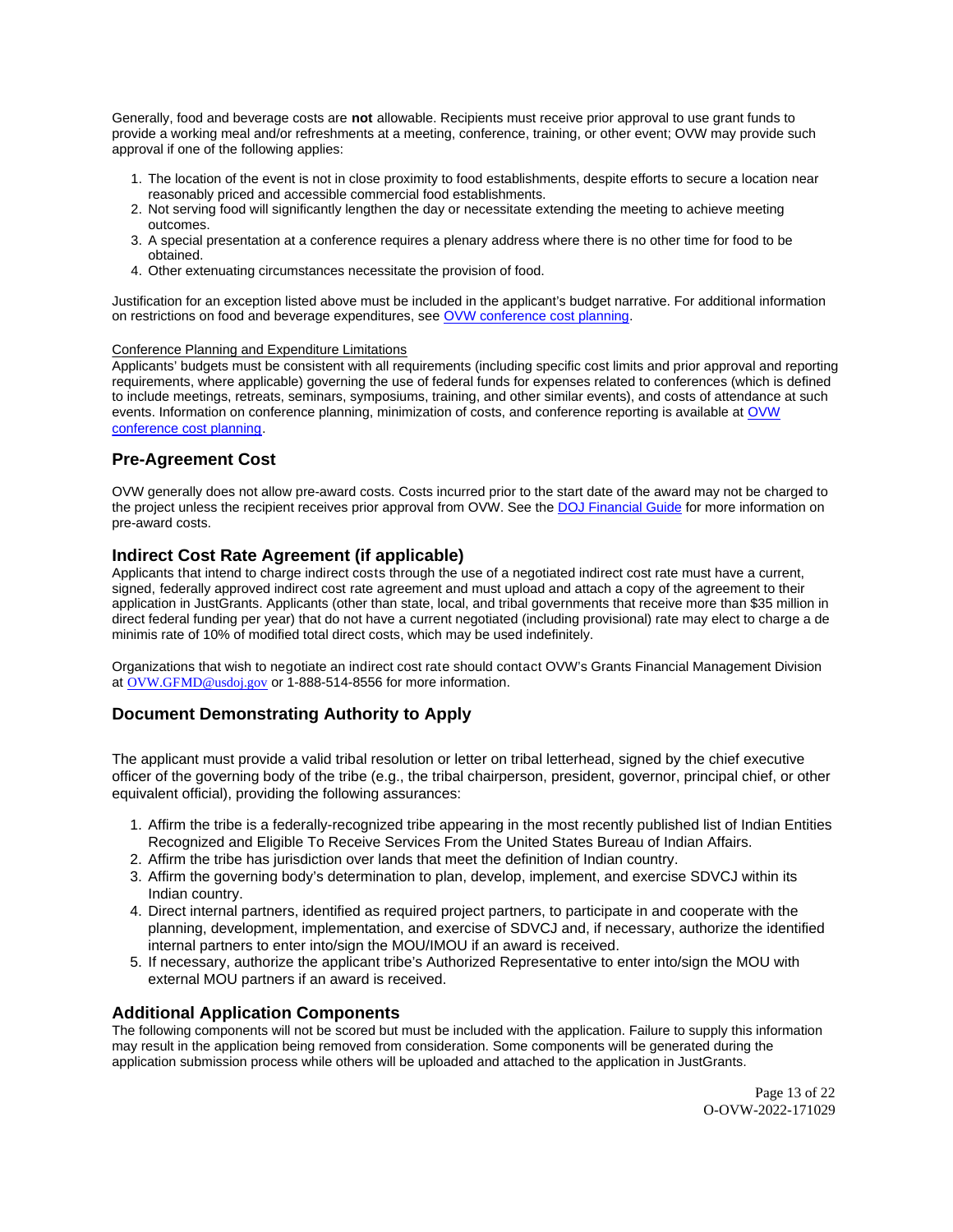## <span id="page-13-0"></span>**Letters of Nonsupplanting**

Applicants must attach a letter to OVW's Director, signed by the Authorized Representative, certifying that federal funds will not be used to supplant non-federal funds should a grant award be made. A sample letter is available on the OVW [website.](https://www.justice.gov/ovw/resources-applicants)

### **Confidentiality Notice Form**

All applicants are required to acknowledge that they have received notice that grantees and subgrantees must comply with the confidentiality and privacy requirements of VAWA, as amended. Applicants must upload and attach, under Additional Attachments in JustGrants, the completed acknowledgement form available on the [OVW website.](http://www.justice.gov/sites/default/files/ovw/pages/attachments/2015/01/20/confidentiality_acknowledgement_form_42015.pdf) This form must be signed by the Authorized Representative.

#### **Disclosures and Assurances**

Review, complete, and submit all disclosures, assurances, and certifications as described below.

#### **Disclosure of Lobbying Activities**

All applicants must complete and submit the Disclosure of Lobbying Activities (SF-LLL) form in [Grants.gov](https://Grants.gov) before beginning the application process in JustGrants.

## **DOJ Certified Standard Assurances**

Applicants must read and acknowledge the DOJ Certified Standard Assurances in JustGrants.

## **Applicant Disclosure of Duplication in Cost Items**

Applicants must disclose all current and recent OVW awards (if applicable). If the applicant has a current grant or cooperative agreement under any OVW grant program or an award that has been closed within the last 12 months from the date this solicitation closes, the information must be provided in a table using the sample format found on the [OVW](https://www.justice.gov/ovw/resources-applicants)  [website.](https://www.justice.gov/ovw/resources-applicants) The applicant must also provide the same information regarding any current OVW awards, as well as any pending applications, on which the applicant is a subrecipient.

Applicants also must disclose all other federal grant programs from which the applicant currently receives funding or for which it has applied for funding in FY 2022 **to do similar work**. Provide this information in a table using the sample format found on the [OVW website.](https://www.justice.gov/ovw/resources-applicants) Both tables, if applicable, should be uploaded as attachments in JustGrants.

## **DOJ Certifications Regarding Lobbying; Debarment, Suspension and Other Responsibility Matters; and Drug-Free Workplace Requirements**

Applicants must read and acknowledge these DOJ certifications in JustGrants.

## **How to Apply**

Applications must be submitted electronically via [Grants.gov](https://Grants.gov) and JustGrants. Applicants that are unable to submit electronically must follow the instructions below under OVW Policy on Late Submissions. See **Submission Dates and Times** below for a list of steps for registering with all required systems and deadlines for completing each step.

#### **Unique Entity Identifier and System for Award Management (SAM)**

Federal regulations require that an applicant for federal funding: (1) be registered in SAM before submitting its application; (2) provide a valid Unique Entity Identifier (UEI) in its application; and (3) continue to maintain an active SAM registration with current information at all times during which it has an active federal award or an application or plan under consideration by a federal awarding agency. In addition, OVW may not make an award to an applicant until the applicant has complied with all applicable unique entity identifier and SAM requirements and, if an applicant has not fully complied with these requirements by the time OVW is ready to make an award, then OVW may determine that the applicant is not qualified to receive an award. See 2 C.F.R. §§ 25.200, 25.205.

Until April 3, 2022 the UEI that applicants for federal grants and cooperative agreements are required to have is currently a Data Universal Number System (DUNS) number. A DUNS number is a unique, nine-character identification number provided by the commercial company Dun & Bradstreet (D&B). Once an applicant has applied for a DUNS number through D&B, its DUNS number should be available within two business days.

On April 4, 2022, the federal government will stop using the DUNS Number and move to the new Unique Entity ID (SAM) as the UEI. The Unique Entity ID (SAM) is a 12-character alpha-numeric value and once issued, will not change. Entities that are currently registered in SAM.gov already have a Unique Entity ID (SAM) which can be viewed in SAM.gov. The transition to UEI (SAM) will not impact an entity's registration expiration date or when renewal is necessary.

> Page 14 of 22 O-OVW-2022-171029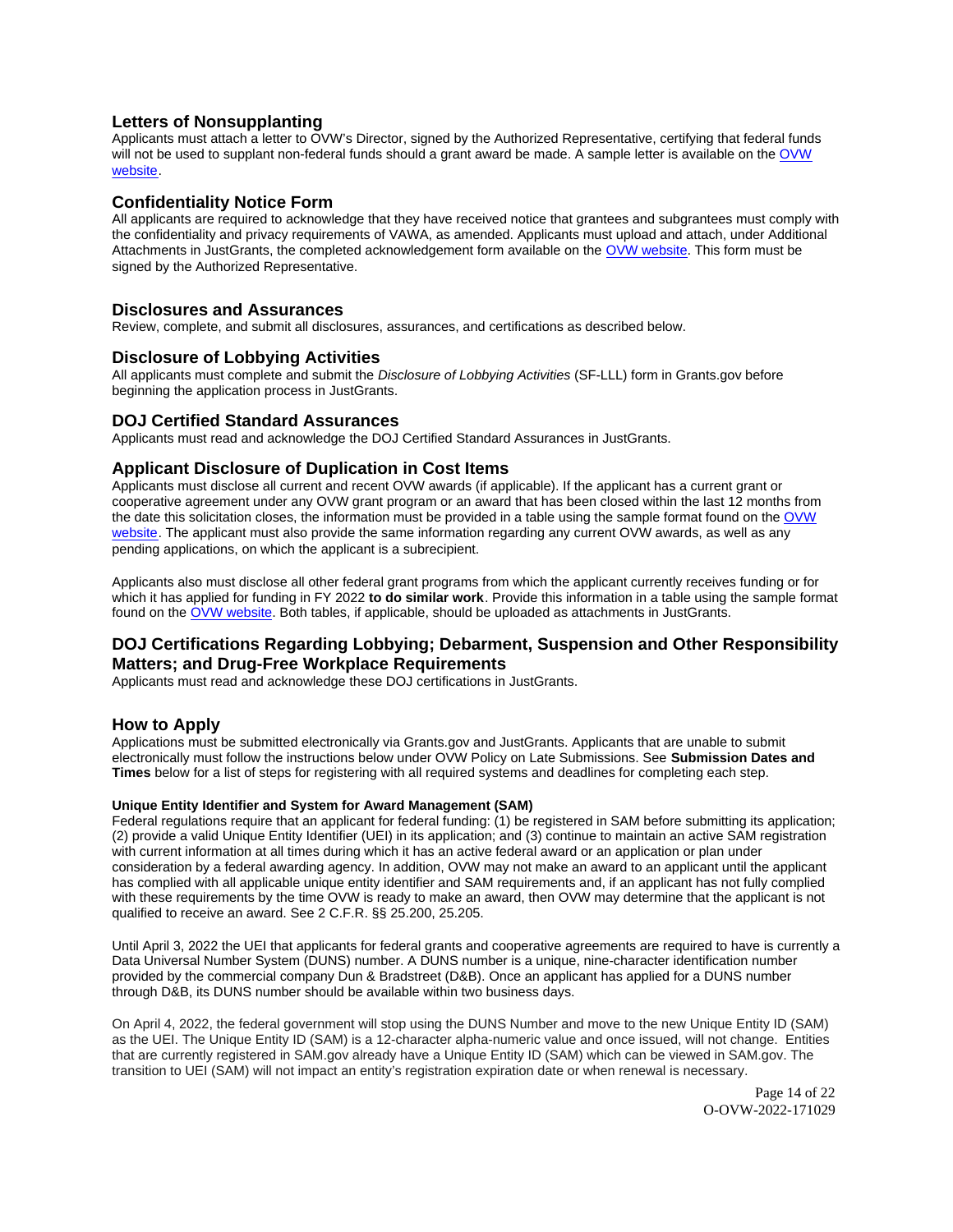<span id="page-14-0"></span>SAM centralizes information about grant recipients and also provides a central location for grant recipients to change organizational information. [Grants.gov](https://Grants.gov) uses SAM to establish roles and IDs for electronic submission of grant applications.

If the applicant already has an Employer Identification Number (EIN), the SAM registration will take **up to two weeks to process**. If the applicant does not have an EIN, then **the applicant should allow two to five weeks for obtaining an EIN from the Internal Revenue Service. There is no fee associated with these processes. These processes cannot be expedited.** OVW strongly discourages applicants from paying a third party to apply or register on their behalf in an attempt to expedite these processes. To ensure all applicants are able to apply by the deadline for this solicitation, applicants must have registered online with the SAM and with [Grants.gov](https://Grants.gov) no later than March 9, 2022.

### **Submission Dates and Time**

After applicants register with SAM, they can begin the [Grants.gov](https://Grants.gov) registration process. The applying organization must complete the [Grants.gov](https://Grants.gov) registration process prior to beginning an application for a federal grant. The E-Business Point of Contact (E-Biz POC) must register the applicant organization with [Grants.gov](https://Grants.gov). The E-Biz POC oversees the applicant's [Grants.gov](https://Grants.gov) transactions and assigns the Authorized Organization Representative (AOR). The AOR submits the SF-424 and SF-LLL to [Grants.gov](https://Grants.gov) and must register with [Grants.gov](https://Grants.gov) as well. In some cases the E-Biz POC is also the AOR for the applicant. Complete instructions can be found on the [Grants.gov website.](https://www.grants.gov/web/grants/applicants/registration.html)

In JustGrants, each applying entity will have an assigned Entity Administrator who is responsible for managing entity-level information and assigning roles in the system. The Entity Administrator is also the E-Biz POC designated in SAM.gov. See the [JustGrants website](https://justicegrants.usdoj.gov/) for more information on registering with JustGrants.

It is the applicant's responsibility to ensure that the application is complete and submitted by the deadline. Failure to meet the submission deadline will result in an application not being considered for funding. Applicants should refer to the list below to ensure that all required steps and deadlines are met.

#### **Failure to begin registration or application submission by the deadlines stated in the list below is not an acceptable reason for late submission.**

Applicant Actions with Required Dates/Deadlines

- 1. **Obtain a DUNS number by March 9, 2022.** Apply for a DUNS number at <https://www.dnb.com>or call 1-866-705-5711. **\*\*NOTE: Until April 3, 2022, entities that are not already registered in SAM.gov and wish to submit an application will need to obtain a DUNS to register with SAM. On and after April 4, 2022, entities can register directly in SAM.gov (without a DUNS) and will be assigned their Unique Entity ID (SAM) upon registration.**
- 2. **Register with SAM by March 9, 2022.** Access the SAM online registration through the [SAM homepage](https://sam.gov/SAM/) and follow the online instructions for new SAM users. **Organizations must update or renew their SAM registration at least once a year to maintain an active status.**
- 3. **Register with [Grants.gov](https://Grants.gov) by March 9, 2022.** Once the SAM registration is active, the applicant will be able to complete the [Grants.gov](https://Grants.gov) registration.
- Submit Letter of Intent by March 9, 2022 to OVW. TribalAffairs@usdoj.gov.
- 5. **If necessary, request hardcopy submission by March 15, 2022.** Applicants that cannot submit an application electronically due to lack of internet access must contact the program at 202-307-6026 or [OVW.TribalAffairs@usdoj.gov](mailto:OVW.TribalAffairs@usdoj.gov) to request permission to submit a hardcopy application.
- 6. **Download updated version of Adobe Acrobat at least 48 hours before the [Grants.gov](https://Grants.gov) deadline.** Applicants are responsible for ensuring that the most up-to-date version of Adobe Acrobat is installed on all computers that may be used to download the solicitation and to submit the SF-424 and SF-LLL on [Grants.gov](https://Grants.gov). Go to the [Adobe Software](https://www.grants.gov/web/grants/applicants/adobe-software-compatibility.html)  [Compatibility](https://www.grants.gov/web/grants/applicants/adobe-software-compatibility.html) page to verify that the Adobe software version is compatible with [Grants.gov.](http://www.grants.gov)
- 7. **Submit the SF-424 and SF-LLL in [Grants.gov](https://Grants.gov) as early as possible, but no later than 24 48 hours prior to the [Grants.gov](https://Grants.gov) deadline.** Applicants may find this funding opportunity on [Grants.gov](https://Grants.gov) by using the CFDA/Assistance Listing number, [Grants.gov](https://Grants.gov) opportunity number, or the title of this solicitation, all of which can be found on the cover page. Submitting the SF-424 and SF-LLL well ahead of the [Grants.gov](https://Grants.gov) deadline provides time to correct any rejections. The [Grants.gov](https://Grants.gov) Workspace Status will change from "In Progress" to "Submitted" once the application has been successfully submitted in [Grants.gov.](https://Grants.gov) Within 48 hours after submitting the application in [Grants.gov,](https://Grants.gov) the applicant should receive four notifications from [Grants.gov](https://Grants.gov) (i.e., submission receipt, validation receipt, grantor agency retrieval receipt, and agency tracking number assignment). Note: It is possible to receive the submission receipt and then receive a rejection notice a few minutes or hours later.

**Register the Entity Administrator and the Application Submitter with JustGrants as early as possible but no later than 48-72 hours before the JustGrants deadline.** Within 24 hours AFTER receiving a confirmation email

> Page 15 of 22 O-OVW-2022-171029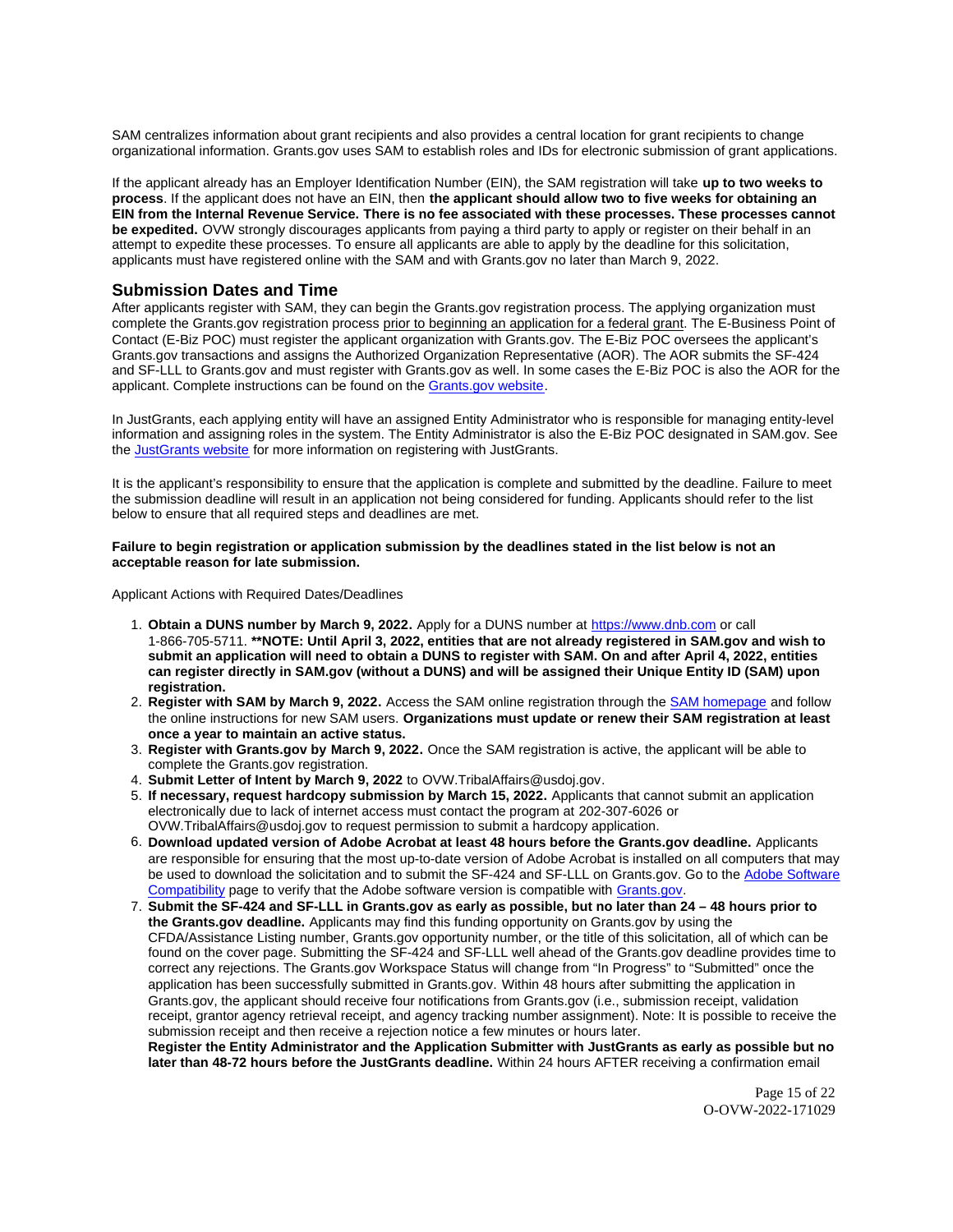from [Grants.gov](https://Grants.gov), the applicant will receive an email from [DIAMD-NoReply@usdoj.gov](mailto:DIAMD-NoReply@usdoj.gov) with instructions on how to create a JustGrants account. Once registered in JustGrants, the Application Submitter will receive an emailed link to complete the rest of the application in JustGrants. The Entity Administrator also will need to log into JustGrants to review and invite the applicant's Authorized Representative(s) before an application can be submitted. More information on JustGrants roles is available on the [JustGrants website.](https://justicegrants.usdoj.gov/getting-started#secureOnboarding)

- 9. **Submit the complete application package at least 24 48 hours prior to the JustGrants deadline.** Some of the application components will be entered directly into JustGrants, and others will require uploading attached documents. Therefore, applicants will need to allow ample time before the JustGrants deadline to prepare each component. Applicants may save their progress in the system and revise the application as needed prior to hitting the Submit button at the end of the application in JustGrants. The Application Submitter, Entity Administrator, and Authorized Representative(s) will receive an email from JustGrants confirming submission of the application.
- 10. **Confirm application receipt:** Applicants should closely monitor their email and JustGrants accounts for any notifications from [Grants.gov](https://Grants.gov) or JustGrants about a possible failed submission. The user who is authorized to submit applications on behalf of the organization is the one who will receive these notifications. OVW does not send out these notifications, nor does OVW receive a copy of these notifications. It is the applicant's responsibility to notify OVW of any problems with the application submission process. **Submitting the application components at least 48 hours before each deadline ([Grants.gov](https://Grants.gov) or JustGrants, as applicable) will enable the applicant to receive notice of a failed submission and provide an opportunity to correct the error before the applicable deadline.**

#### **OVW Policy on Late Submissions/Other Submission Requirements**

Applications not submitted by **11:59 p.m. E.T.** on **March 24, 2022** will not be considered for funding, unless the applicant receives OVW permission to submit a late application. In limited circumstances, OVW will approve a request to submit an application after the deadline. The lists below provide a description of the circumstances under which OVW will consider such requests. Approval of a late submission request is not an indication of the application's final disposition. Applications approved for late submission are still subject to the review process and criteria described in this solicitation.

To ensure fairness for all applicants, OVW requires that applicants requesting late submission adhere to the following:

#### **Experiencing Technical Difficulties Beyond the Applicant's Reasonable Control**

#### Issue with SAM, [Grants.gov,](https://Grants.gov) or JustGrants Registration

- 1. Register and/or confirm existing registration at least three weeks prior to the application deadline to ensure that the individual who will be submitting the application has [SAM,](https://www.sam.gov/portal/SAM/#1) [Grants.gov,](https://Grants.gov) and JustGrants access and is the person registered to submit on behalf of the applicant.
- 2. Maintain documentation of when registration began, any issues related to registration, and all communication with technical support.

#### **Note: Failure to begin the SAM, [Grants.gov,](https://Grants.gov) or JustGrants registration process in sufficient time (i.e., by the date identified in this solicitation) is not an acceptable reason for late submission.**

#### Unforeseeable Technical Difficulties During the Submission Process

- 1. Contact [Grants.gov](https://Grants.gov) or OVW JustGrants, as applicable, for Applicant/User Support at least 24 hours prior to the applicable deadline.
- 2. Maintain documentation of all communication with [Grants.gov](https://Grants.gov) or JustGrants Applicant/User Support.
- 3. Prior to the applicable deadline, contact this program, via email at [OVW.TribalAffairs@usdoj.gov](mailto:OVW.TribalAffairs@usdoj.gov) indicating that the applicant is experiencing technical difficulties, including issues with SAM.gov. [Grants.Gov](https://Grants.Gov), or JustGrants, and would like permission to submit a late application. The email must include the following:
- A detailed description of the difficulty that the applicant is experiencing.
- The contact information (name, telephone, and email) for the individual making the late submission request.
- The applicant's DUNS/UEI number.
- [Grants.gov](https://Grants.gov) or JustGrants application numbers and User Support tracking numbers
- In the case of technical difficulties, the complete application packet (Proposal Narrative, Budget and Budget Narrative, and Document Demonstrating Authority to Apply).

**Common foreseeable technical difficulties for which OVW will not approve a late submission:** (1) Using an outdated version of Adobe Acrobat; and (2) Attachment rejection [\(Grants.gov](https://Grants.gov) will reject attachments with names that contain certain unallowable characters).

**Note:** Through [Grants.gov](https://Grants.gov) and JustGrants, OVW can confirm when submission began. Applicants that attempt final

Page 16 of 22 O-OVW-2022-171029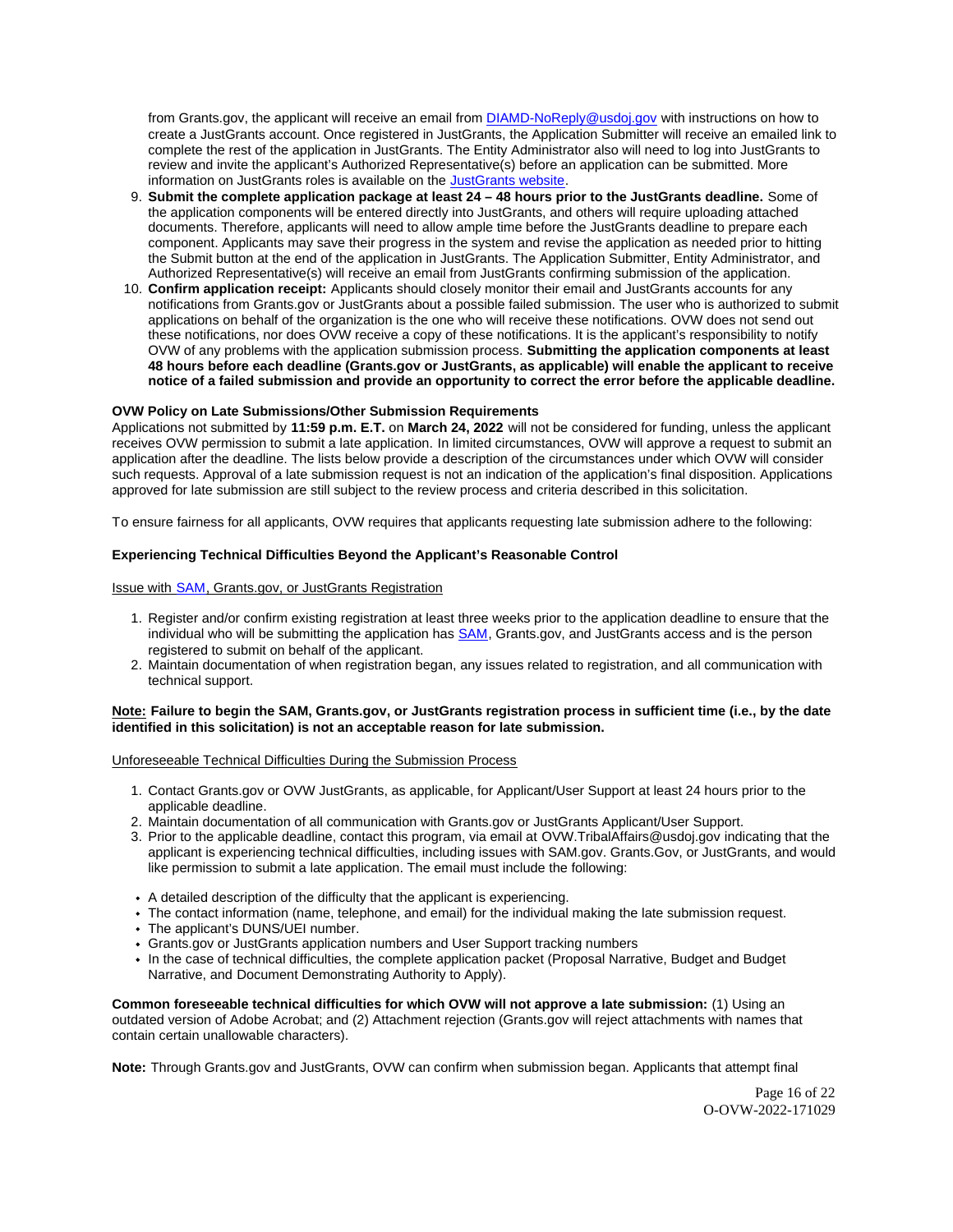<span id="page-16-0"></span>submission less than 24 hours before the deadline will not be considered for late submission. By beginning the final submission process 24-48 hours before the deadline, applicants should have sufficient time to receive notice of problems with their submissions and make necessary corrections.

Severe Inclement Weather or Natural or Man-Made Disaster

- 1. Contact this program at [OVW.TribalAffairs@usdoj.gov](mailto:OVW.TribalAffairs@usdoj.gov) as soon as the applicant is aware of severe weather or a natural or man-made disaster that may impede the submission of an application by the deadline. The email should include a detailed description of the weather event or natural or man-made disaster. A detailed description includes when the event occurred, or is likely to occur, the impacted area, and the specific impact on the applicant and/or partners' ability to submit the application by the deadline (e.g., without power for "x" days, office closed for "x" days). If the application is complete and ready for the submission at the time the applicant notifies OVW, the application should be included with the email.
- 2. Applicants impacted by severe weather or a natural or man-made disaster occurring on the deadline must contact OVW within 48 hours after the due date or as soon as communications are restored.

#### **Note: OVW may not be able to accommodate all requests resulting from severe inclement weather or a natural or man-made disaster.**

OVW will review the request for late submission and required documents and notify the applicant whether the request has been approved or denied within 30 days of the submitted request.

## **Limit on Number of Applications**

OVW will consider only one application per organization for the same service area. In addition, if an applicant submits multiple versions of the same application, OVW will review only the most recent system-validated version submitted before the deadline.

## **Application Review Information**

### **Review Criteria**

Applications will be scored based on the degree to which the application responds to each section and addresses each element in the section. Furthermore, applications will be scored based upon the quality of the response, capacity of the applicant and any partners, and the level of detail provided. Each element **must** be addressed in the section in which it is requested. Points may be deducted if the applicant does not include the information in the appropriate section regardless if it is included elsewhere within the application. Each section will be reviewed as a separate document and will be scored as such. Specifically, for the Tribal Jurisdiction Program, scoring will be as follows:

- 1. Proposal narrative: (80) points, of which:
	- A. Purpose of the proposal: (30) points.
	- B. What will be done: (40) points.
	- C. Who will implement the proposal: (10) points.
- 2. Budget worksheet and budget narrative: (20) points.

Voluntary match or other cost sharing methods will not be considered in the evaluation of the application.

## **Review and Selection Process**

Applications will be subject to a peer review and a programmatic review.

#### Peer Review

OVW will subject all eligible, complete, and timely applications to a peer review process that is based on the criteria outlined in this solicitation. OVW may use internal reviewers, external reviewers, or a combination of both.

#### Programmatic Review

All applications that are considered for funding will be subject to a programmatic review. The programmatic review consists of assessing the application for compliance with the program's scope, activities that compromise victim safety, and, if applicable, past performance and priority area review. OVW reserves the right to deduct points from applications for the following reasons:

1. Activities that compromise victim safety and recovery and undermine offender accountability (deduct up to 25 points).

> Page 17 of 22 O-OVW-2022-171029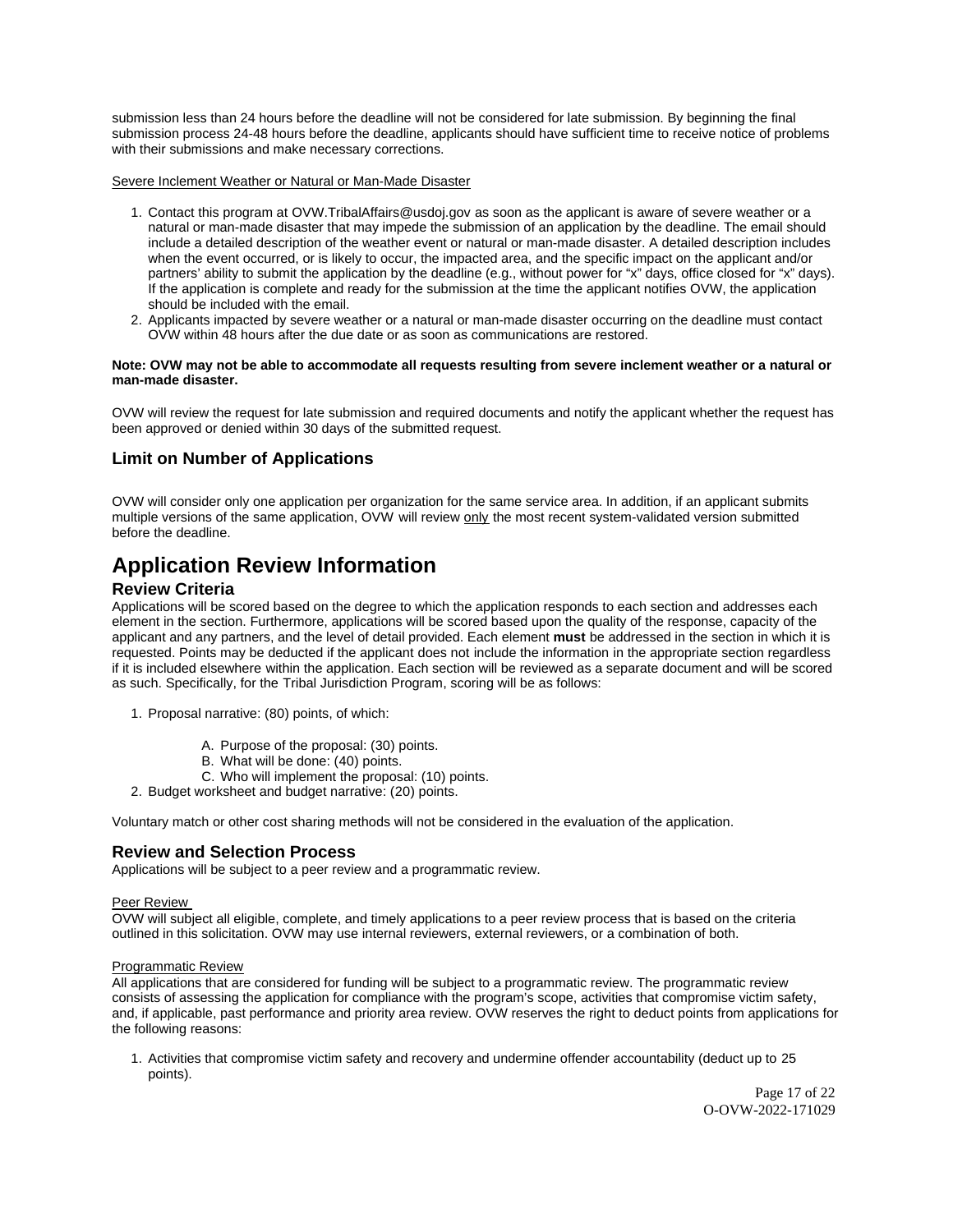- <span id="page-17-0"></span>2. Out-of-scope and unallowable activities (deduct up to 25 points).
- 3. Past performance (deduct up to 25 points).
- 4. Formatting and Technical Requirements (deduct up to 5 points).

An application that is deemed to be substantially out-of-scope, proposes a substantial number of activities that are unallowable, or proposes activities that pose a significant threat to victim safety or a serious breach of confidentiality will not be considered for funding. **An applicant with considerable past performance issues may receive a deduction in points as described above or be removed from consideration entirely regardless of the application's peer review score.** 

#### Past Performance Review

As a part of the programmatic review process described above, applicants with current or recently closed OVW awards will be reviewed for past performance and risk based on the elements listed below.

- 1. Adherence to the grant program's statutory purpose and requirements.
- 2. Implementation of the project according to plan, without significant obstacles and/or challenges.
- 3. Implementation of the project within the original period of performance.
- 4. Drawdown of funds commensurate with the level of program activities completed.
- 5. Management of award such that applicant has had uninterrupted access to funds.
- 6. Attendance at/participation in all required OVW-sponsored training and technical assistance events.
- 7. Timely resolution of issues identified during programmatic monitoring.
- 8. Completion of close-out of prior awards within 120 days of the project end date.
- 9. Timely resolution of issues necessary to close out prior awards.
- 10. Timely resolution of issues identified during financial monitoring.
- 11. Timely response to OVW requests.
- 12. Development of deliverables that support the project goals and objectives and are of acceptable quality.
- 13. Implementation of the project as designed without unjustified modification.
- 14. Timely submission of federal financial reports (FFR).
- 15. Timely submission of performance reports.
- 16. Submission of complete and accurate performance reports.
- 17. Adherence to the terms and conditions of existing grant award(s) from OVW.

Prior to making an award, OVW is required to review and consider any information about applicants included in the designated integrity and performance system accessible through SAM (currently the Federal Award Performance and Integrity Information System or FAPIIS). Applicants may review and comment on information in FAPIIS about themselves that another federal awarding agency has previously entered. OVW will consider the applicant's comments as well as other information available in FAPIIS in making its judgment about the risk posed by making an award to the applicant as described in 2 C.F.R. § 200.206.

Absent explicit statutory authorization or written delegation of authority to the contrary, all final award decisions will be made by the OVW Director, who also may give consideration to factors including, but not limited to, reaching underserved populations, geographic diversity, OVW priorities, past performance, and available funding when making awards. All award decisions are final and not subject to appeal.

#### High-Risk Grantees

Based on DOJ's assessment of each grantee with regard to current or previous funding, unresolved audit issues, delinquent programmatic and fiscal reporting, and prior performance, a grantee may be designated "high-risk." Awards to high-risk grantees may carry special conditions such as increased monitoring and/or prohibitions on drawing down funds until certain requirements are met. High-risk grantees with substantial or persistent performance or compliance issues, long-standing open audits, or open criminal investigations may not be considered for funding.

## **Anticipated Announcement and Federal Award Dates**

It is anticipated that all applicants will be notified of the outcome of their applications by October 1, 2022.

## **Federal Award Administration Information**

#### **Federal Award Notices**

Successful applicants will receive OVW award notifications electronically from JustGrants (not [Grants.gov](https://Grants.gov)). Recipients will be required to log into JustGrants to review and accept the award. The Authorized Representative must acknowledge having read and understood all sections of the award instrument and submit the required declaration and certification to

> Page 18 of 22 O-OVW-2022-171029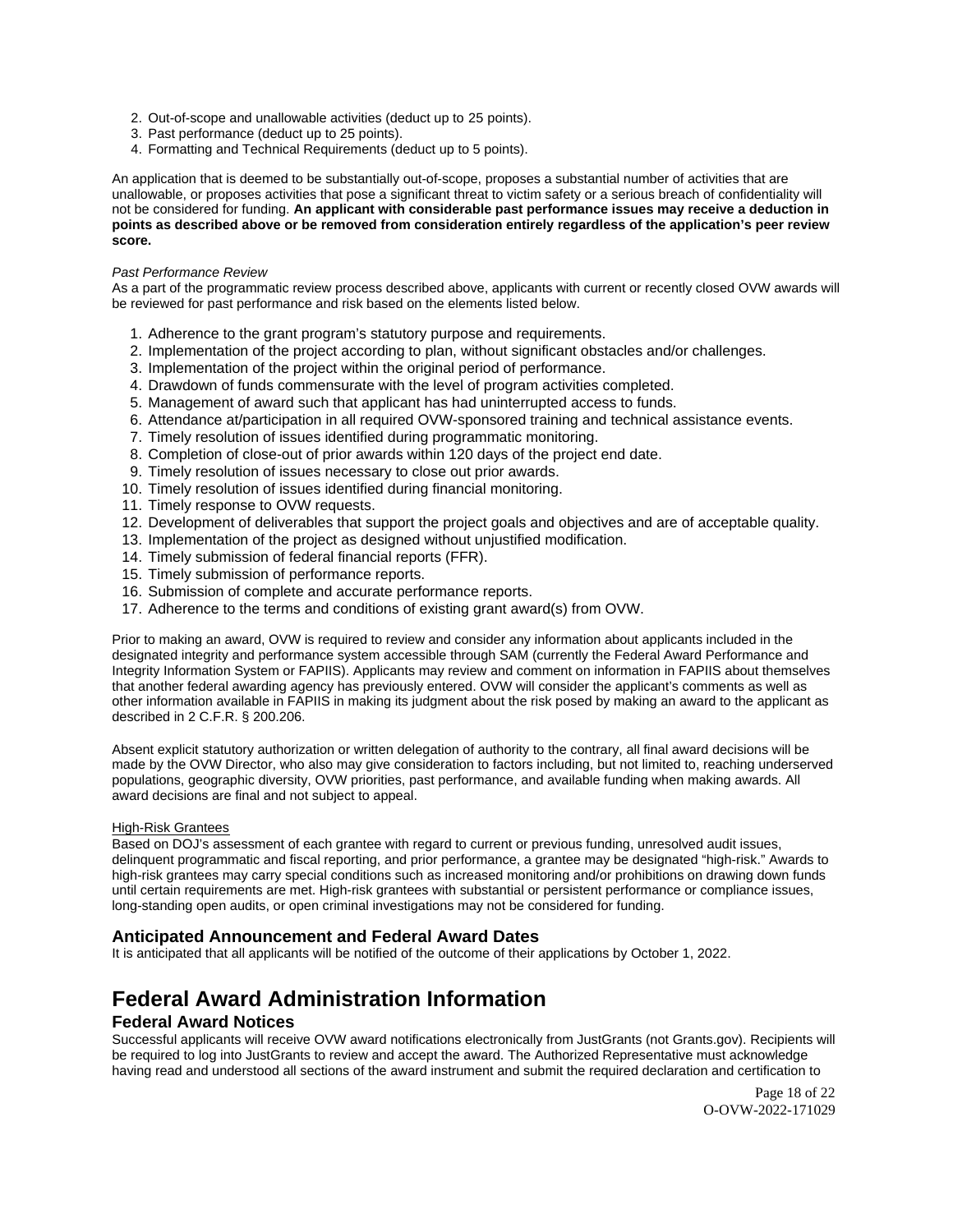<span id="page-18-0"></span>accept the award; these steps will be completed electronically in JustGrants.

## **Administrative, National Policy, and Other Legal Requirements**

Information for All Federal Award Recipients

Applicants selected for awards must agree to comply with additional legal, administrative, and national policy requirements. OVW strongly encourages applicants to review the information pertaining to these additional requirements prior to submitting an application. This information can be found in the section of the [Solicitation Companion Guide](https://www.justice.gov/ovw/resources-applicants) entitled "Post-Award Requirements for All Federal Award Recipients."

Terms and conditions for OVW awards are available on the [OVW website.](https://www.justice.gov/ovw/award-conditions) These terms are subject to change prior to the issuance of the awards.

### Violence Against Women Act Non-Discrimination Provision

The Violence Against Women Reauthorization Act prohibits OVW grantees from excluding, denying benefits to, or discriminating against any person on the basis of actual or perceived race, color, religion, national origin, sex, gender identity, sexual orientation, or disability in any program or activity funded in whole or in part by OVW. Recipients may provide sex-segregated or sex-specific programming if doing so is necessary for the essential operation of a program, so long as the recipient provides comparable services to those who cannot be provided with the sex-segregated or sexspecific programming. Additional information on the civil rights obligations of OVW funding recipients can be found in the [Solicitation Companion Guide](https://www.justice.gov/ovw/resources-applicants) under "Civil Rights Compliance."

#### Accessibility

Recipients of OVW funds must comply with applicable federal civil rights laws, which, among other things, prohibit discrimination on the basis of disability and national origin. Compliance with these laws includes taking reasonable steps to ensure that persons with limited English proficiency have meaningful access to recipients' programs and activities and that these programs and activities are readily accessible to individuals with disabilities. More information on these obligations is available in the [Solicitation Companion Guide](https://www.justice.gov/ovw/resources-applicants) under "Civil Rights Compliance."

#### **General Information about Post-Federal Award Reporting Requirements**

OVW grantees are required to submit semi-annual performance reports and quarterly Federal Financial Reports (SF-425). Appropriate performance report forms will be provided to all applicants selected for an award. Forms will be submitted electronically. Future awards and fund drawdowns may be withheld if reports are delinquent. For more information on post award reporting requirements, including requirements for certain recipients to report information on civil, criminal, and administrative proceedings in FAPIIS, see the [Solicitation Companion Guide](https://www.justice.gov/ovw/resources-applicants) and the award condition on recipient integrity and performance matters available on the [OVW website.](https://www.justice.gov/ovw/award-conditions)

## **Federal Awarding Agency Contact(s)**

For assistance with the requirements of this solicitation, contact the following:

- Programmatic questions, contact this program at 202-307-6026 or [OVW.TribalAffairs@usdoj.gov](mailto:OVW.TribalAffairs@usdoj.gov).
- Financial questions, contact 888-514-8556 or ovw.gfmd@usdoj.gov
- Technical questions:
	- [Grants.gov](https://Grants.gov) Applicant Support at 800-518-4726 or [support@grants.gov](mailto:support@grants.gov)
	- OVW JustGrants Support at 1-866-655-4482 or [OVW.JustGrantsSupport@usdoj.gov](mailto:OVW.JustGrantsSupport@usdoj.gov)

## **Other Information**

### **Public Reporting Burden- Paper Work Reduction Act Notice**

Under the Paperwork Reduction Act, a person is not required to respond to a collection of information unless it displays a currently valid OMB control number. OVW tries to create forms and instructions that are accurate, can be easily understood, and impose the least possible burden on applicants. The estimated average time to complete and file this form is 30 hours. Comments regarding the accuracy of this estimate or suggestions for simplifying this form can be submitted to the Office on Violence Against Women, U.S. Department of Justice, 145 N Street, NE, Washington, DC 20530.

#### **Note: Any materials submitted as part of an application may be released pursuant to a request under the Freedom of Information Act.**

Page 19 of 22 O-OVW-2022-171029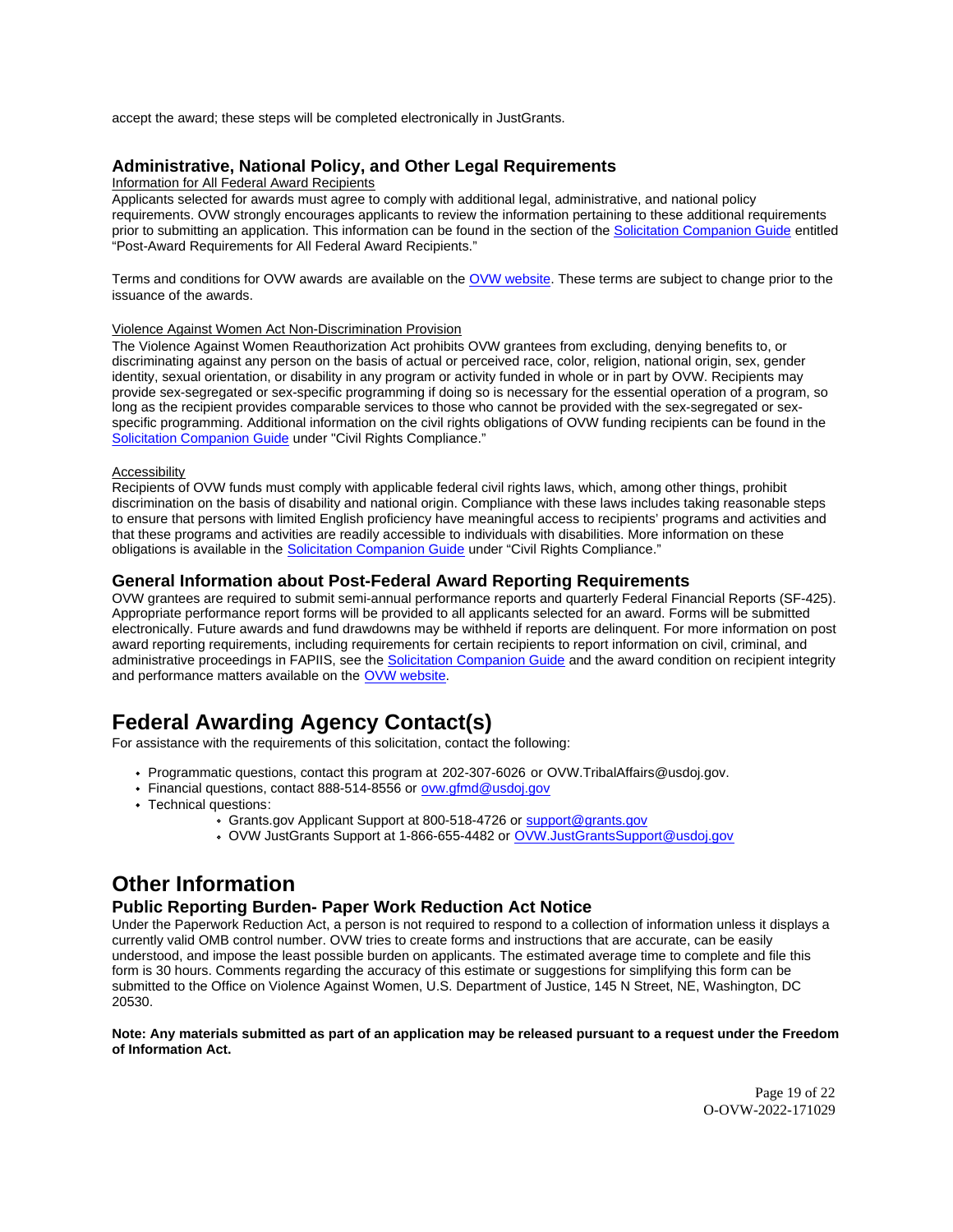## <span id="page-19-0"></span>**Application Checklist**

Applicants must submit a fully executed application to OVW, including all required supporting documentation. Additionally, if an applicant plans to submit an application under any other OVW grant program this fiscal year, it is the applicant's responsibility to ensure that only documents pertinent to this solicitation are included with this application. OVW will not redirect documents that are inadvertently submitted with the wrong application (e.g., a Rural Program letter submitted with a Transitional Housing Program application will not be transferred to the Rural application).

| <b>Application Document</b>                                                              | <b>Date Completed</b> |
|------------------------------------------------------------------------------------------|-----------------------|
| 1. Application for Federal Assistance: SF-424                                            |                       |
| 2. Disclosure of Lobbying Activities (SF-LLL)                                            |                       |
| 3. Proposal Abstract                                                                     |                       |
| 4. Letter of Intent                                                                      |                       |
| 5. Surveys:                                                                              |                       |
| a. Pre-Award Risk Assessment                                                             |                       |
| b. Tribal Jurisdiction Program DRA                                                       |                       |
| 6. Proposal Narrative:                                                                   |                       |
| a. Purpose of the Proposal<br>b. What Will Be Done<br>c. Who Will Implement the Proposal |                       |
| 7. Budget Worksheet and Budget Narrative                                                 |                       |
| 8. Indirect Cost Rate Agreement (if applicable)                                          |                       |
| 9. Document Demonstrating Authority to Apply                                             |                       |
| 10. Letter of Nonsupplanting                                                             |                       |
| 11. Confidentiality Notice Form                                                          |                       |
| 12. Application Disclosure(s) of Duplication in Cost Items                               |                       |

## **Survey Questions Tribal Jurisdiction DRA**

Grant Point of Contact Information

1. Provide the following information for the grant point-of-contact. This person must be an employee of the applicant.

Name

Title

Address

Telephone number

Email address

TJ DRA

2. Is the applicant (the organization whose unique entity identifier/DUNS number is being used for the application) serving as a fiscal agent? A fiscal agent is an entity that does not participate in implementation of the project and passes all funds through to subrecipients, conducting minimal administrative activities. Note: The fiscal agent must be an eligible applicant for the program.

List all subrecipients

The applicant must check the box to acknowledge that the applicant will be responsible for all applicable statutory, fiscal, and programmatic requirements, including those of 2 C.F.R. Part 200, as well as all project deliverables.

3. Has the applicant expended \$750,000 or more in federal funds in the applicant's past fiscal year?

Page 20 of 22 O-OVW-2022-171029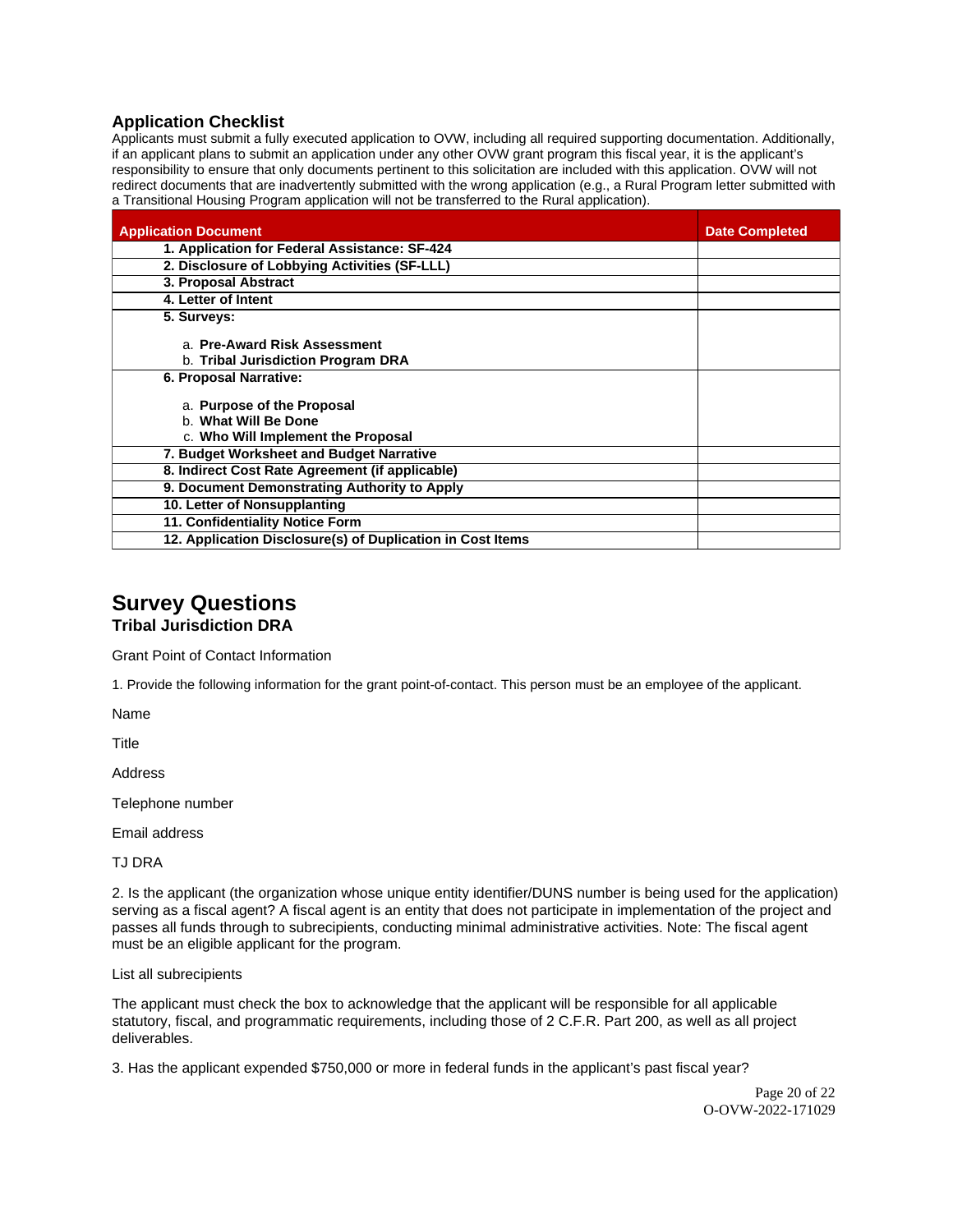Specify the end date of the applicant's fiscal year.

4. Does the application propose to focus on a rural community or area (as defined by 34 U.S.C. 12291(a)(26))?

5. Applicants must address at least one purpose area. Select the purpose area(s) the application addresses.

6. Has the applicant already implemented SDVCJ?

Specify the year SDVCJ was implemented

Provide web address or instructions on how to access the tribe's publicly available criminal laws (including regulations and interpretative documents), rules of evidence, and rules of criminal procedure (including rules governing the recusal of judges in appropriate circumstances) pertaining to SDVCJ.

#### **Pre-Award Risk Assessment**

Pre-Award Risk Assessment 2

1. Will all funds awarded under this program be maintained in a manner that they will be accounted for separately and distinctly from other sources of revenue/funding? Provide a brief description of the applicant's policies and procedures that ensure funds will be tracked appropriately.

2. Does the applicant have written accounting policies and procedures? How often are these policies and procedures updated? Provide a brief list of the topics covered in the applicant's policies and procedures. OVW may request a copy for review during the application/award process or as part of the grant monitoring process.

3. Is the applicant's financial management system able to track actual expenditures and outlays with budgeted amounts for each grant or subgrant? Provide a brief summary of the organization's process for tracking expenditures, including tracking budgeted versus actual amounts.

4. Does the applicant have procedures in place for minimizing the time between transfer of funds from the United States Treasury and disbursement for project activities? Provide a short summary of the applicant's policy for requesting payments for grant awards.

5. Does the applicant have effective internal controls in place to ensure that federal funds are used solely for authorized purposes? Provide a brief description of the applicant's internal controls that will provide reasonable assurance that the award funds will be managed properly.

6. Does the applicant have a documented records retention policy? If so, briefly describe the policy and confirm that the policy complies with federal regulations. Information on Record Retention and Access can be found at 2 C.F.R. 200.334-200.338.

7. Does the applicant or any of its employees have any potential personal or organizational conflicts of interest related to the possible receipt of OVW award funds? Applicants are required to disclose in writing any potential conflicts of interest to their awarding agency. See 2 C.F.R. 200.112 and Chapter 3.20, Grant Fraud, Waste and Abuse, of the DOJ Financial Guide for additional information.

8. Is the individual primarily responsible for fiscal and administrative oversight of grant awards familiar with the applicable grants management rules, principles, and regulations including the Uniform Administrative Requirements, Cost Principles, and Audit Requirements for Federal Awards (2 C.F.R. Part 200)? Provide a short list of the individual's qualifications/experience. If the individual is not familiar with the applicable rules and regulations, the applicant must contact OVW's Grants Financial Management Division at 1-888-514-8556 immediately after the applicant is notified of its award to coordinate training.

9. Does the applicant have policies and procedures in place to manage subawards and monitor activities of subrecipients as necessary to ensure that subawards are used for authorized purposes, in compliance with laws, regulations, and terms and conditions of the award, and that established subaward performance goals are achieved (2 C.F.R. 200.331-200.333)? Provide a brief description of the organization's policies and procedures on subrecipient management and monitoring.

> Page 21 of 22 O-OVW-2022-171029